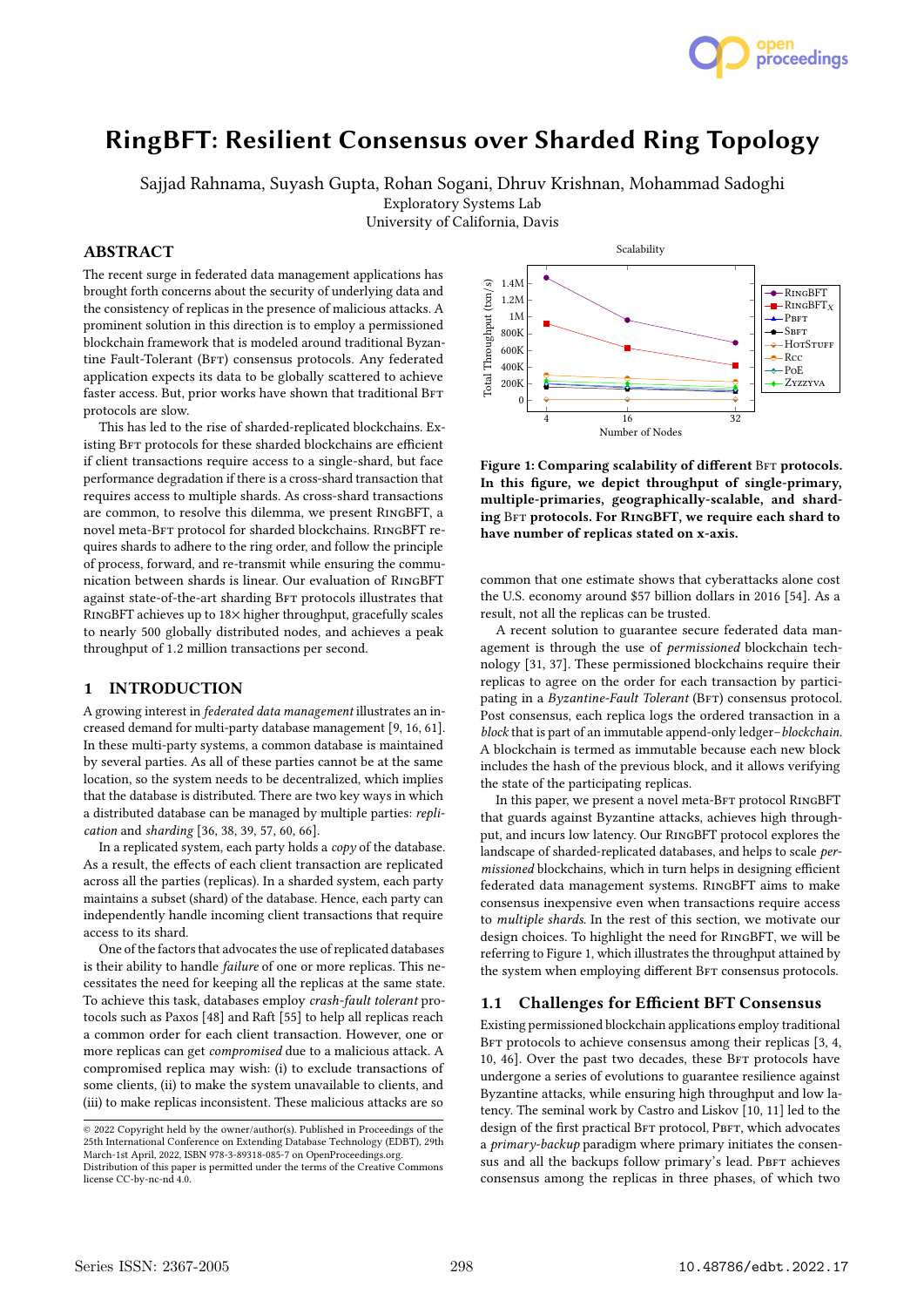require quadratic communication complexity. Following this, several exciting primary-backup protocols, such as Zyzzyva [47], SBFT [23], and PoE [29], have been proposed that try to yield higher throughputs from BFT consensuses. We use Figure 1 to illustrate the benefits of these optimizations over PBFT. Prior works [2, 33] have illustrated that these single primary protocols are essentially centralized and prevent scaling the system to a large number of replicas.

An emerging solution to balance load among replicas is to employ multi-primary protocols like Honeybadger [53] and Rcc [30, 32] that permit all replicas to act as primaries by running multiple consensuses concurrently. However, multi-primary protocols also face scalability limitations as despite concurrent consensuses, each transaction requires communication between all the replicas. Moreover, if the replicas are separated by geographically large distances, then these protocols incur low throughput and high latency due to low bandwidth and high round-trip time. This led to the design of topology-aware protocols, such as STEWARD [2] and GEOBFT [33], which cluster replicas based on their geographical distances. For instance, GEOBFT expects each cluster to first locally order its client transaction by running the PBFT protocol, and then exchange this ordered transaction with all the other clusters. Although GEOBFT is highly scalable, it necessitates total replication, which forces communicating large messages among geographically distant replicas.

## 1.2 The Landscape for Sharding

To mitigate the costs associated with replicated databases, a common strategy is to employ the sharded-replicated paradigm [56]. In a sharded-replicated database, the data is distributed across a set of shards where each shard manages a unique partition of the data. Further, each shard replicates its partition of data to ensure availability under failures. If each transaction accesses only one shard, then these sharded systems can fetch high throughput as consensus is restricted to a subset of replicas.

AHL [15] was the first permissioned blockchain system to employ principles of sharding. AHL's novel design helps to scale blockchain systems to hundreds of replicas across the globe and achieve high throughput for single-shard transactions. To tackle cross-shard transactions that require access to data in multiple shards, AHL designates a set of replicas as a reference committee, which globally orders all such transactions. Following AHL's design, SHARPER [4] presents a sharding protocol that eliminates the barrier to rely on the reference committee for ordering crossshard transactions, but necessitates global and quadratic communication among all replicas of all the participating shards.

Why RingBFT? Decades of research in database community has illustrated that cross-shard transactions are common [14, 17, 39, 66]. In fact, heavy presence of these cross-shard transactions has led to development of several concurrency control [8, 39, 57] and commit protocols [24, 36, 62]. Hence, in this paper, we present our RingBFT protocol that significantly reduces the costs associated with cross-shard transactions.

Akin to AHL and Sharper, RingBFT assumes that the readwrite sets of each transaction are known prior to the start of consensus. Given this, RingBFT guarantees consensus for each cross-shard transaction in at most two rotations around the ring. In specific, RingBFT envisions each shard participating in multiple circular flows or rings, simultaneously. For each crossshard transaction, RINGBFT follows the principle of *process, for*ward, and re-transmit. This implies that each shard performs

consensus on the transaction and forwards it to the next shard. This flow continues until each shard is aware of the fate of the transaction. However, the real challenge with cross-shard transactions is to manage conflicts and to prevent deadlocks, which RingBFT achieves by requiring cross-shard transactions to travel in ring order. Despite all of this, RINGBFT ensures communication between the shards is *linear*, exhibiting a neighbor-toneighbor communication. This minimalistic design has allowed RingBFT to achieve unprecedented gains in throughput and has allowed us to scale BFT protocols to nearly 500 nodes globally. The benefits of our RingBFT protocol are visible from Figure 1 where we run RingBFT in a system of 9 shards with each shard having 4, 16 and 32 replicas. Further, we show the throughput with 0 (RINGBFT) and 15% (RINGBFT<sub>X</sub>) cross-shard transactions. We now list down our contributions.

(1) We present a novel meta-BFT protocol for sharded-replicated permissioned blockchain systems that requires participating shards to adhere to the ring order. We term RingBFT as "meta" because it can employ any single-primary protocols within each shard.

(2) Our RingBFT protocol presents a scalable consensus for cross-shard transactions that neither depends on any centralized committee nor requires all-to-all communication.

(3) We show that the cross-shard consensus provided by Ring-BFT is safe, and live, despite any Byzantine attacks.

(4) We evaluate RINGBFT on our RESILIENTDB<sup>1</sup> framework [26-29, 32, 33, 35, 58] against two state-of-the-art BFT protocols for permissioned sharded systems, AHL [15], and SHARPER [4]. Our results show that RingBFT easily scales to 428 globallydistributed nodes, and achieves up to 18× and 4× times higher throughput than AHL and Sharper, respectively.

## 2 CROSS-SHARD DILEMMA

For any sharded system, ordering a single-shard transaction is trivial as such a transaction requires access to only one shard. As a result, achieving consensus on a single-shard transaction requires running a standard BFT protocol. Further, single-shard transactions support parallelism as each shard can order its transaction in parallel, this without any communication between shards.

On the other hand, cross-shard transactions are complex. Not only do they require communication between shards but also their fate depends on the consent of each of the involved shards. Further, two or more cross-shard transactions can conflict if they require access to the same data. Such conflicts can cause one or more transactions to abort or worse, can create a distributed deadlock in a Byzantine setting. Hence, we need an efficient protocol to order these cross-shard transactions, which ensures that the system is both safe and live.

Designated Committee (AHL). One way to order cross-shard transactions is to designate a set of replicas with this task. AHL defines a reference committee that assigns an order to each crossshard transaction, which requires running PBFT protocol among all the members of the reference committee [15]. Next, reference committee members run the Two-phase commit (2pc) protocol in a geo setting with all the replicas of involved shards. Notice that the 2pc protocol requires: (1) each shard to send a vote to the reference committee, (2) reference committee collects these votes and takes a decision (abort or commit), and (3) each shard implements the decision. Firstly, this solution requires each shard

 $\overline{1}$  RESILIENTDB is open-sourced at https://resilientdb.com/ and its source-code is available at https://github.com/resilientdb/resilientdb.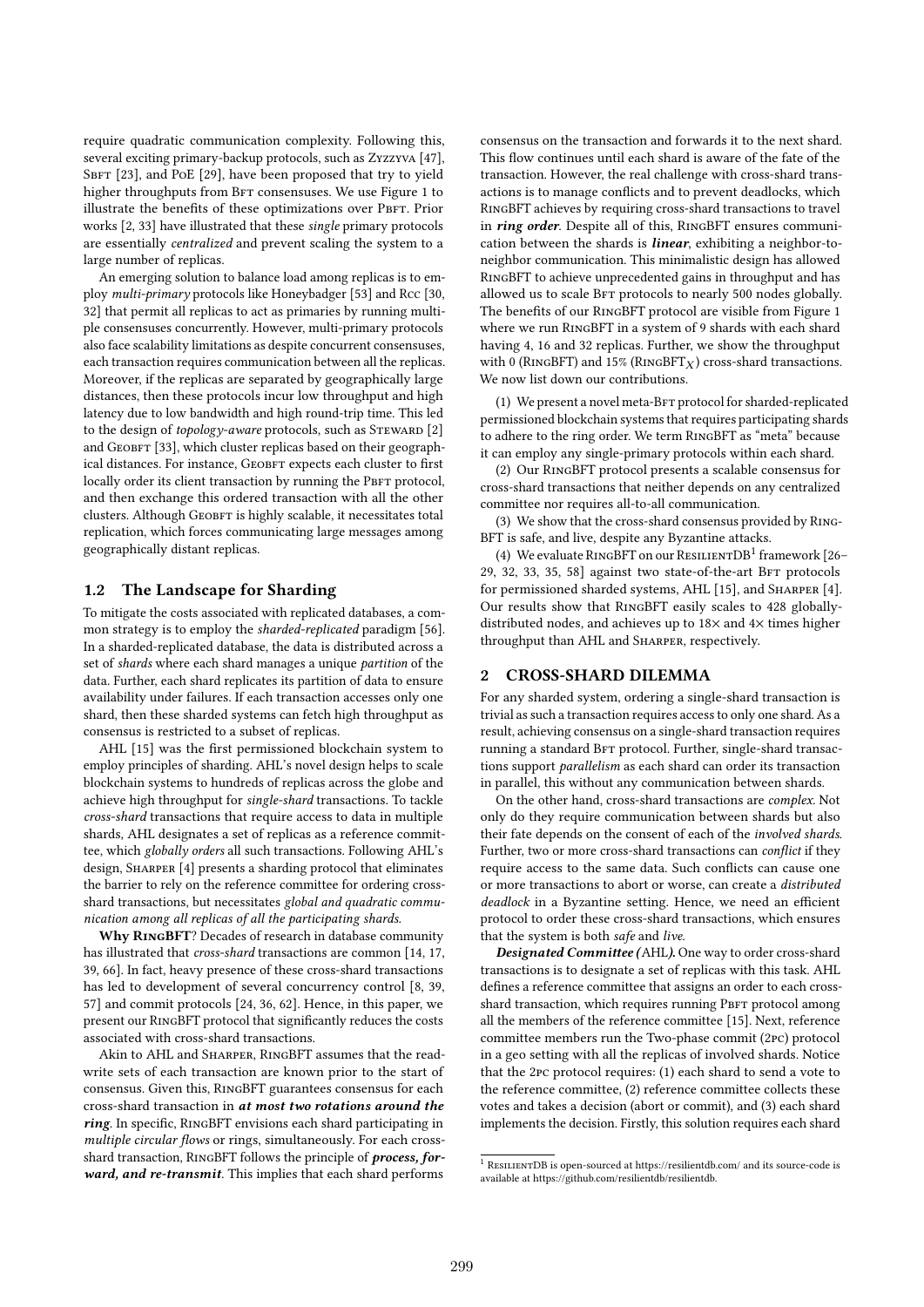to run the PBFT protocol to decide on the vote. Secondly, the reference committee needs to run PBFT again to reach a common decision. Finally, these multiple phases of 2PC require all-to-all communication between the replicas of each shard and the replicas of the reference committee; hence, we can no longer utilize the low latency and high bandwidth available within the same data center or region, and the effect of quadratic communication is further amplified due to the limited bandwidth across geographical regions.

Initiator Shard (SHARPER). Another way to process a crossshard transaction is to designate one of the involved shards as the initiator shard. SHARPER [4] employs this approach by requiring each cross-shard transaction to be managed by the primary replica of one of the involved shards. This initiator primary proposes the transaction to the primaries of other shards. Next, these primaries propose this transaction within their own shards. Following this, there is an all-to-all quadratic communication among all replicas of all the involved shards in the geo setting.

# 3 SYSTEM MODEL

To explain our RingBFT protocol in detail, we first lay down some notations and assumptions. Our system comprises of a set S of shards where each shard S provides a replicated service. In specific, each shard S manages a unique partition of the data, which is replicated by a set  $\Re$ <sub>S</sub> of *replicas*.

In each shard S, there are  $\mathcal{F} \subseteq \Re_S$  *Byzantine* replicas, of which  $N\mathcal{F} = \Re_S \setminus \mathcal{F}$  are non-faulty replicas. We expect non-faulty replicas to follow the protocol and act deterministic, that is, on identical inputs, all non-faulty replicas must produce identical outputs. We write  $z = |\mathfrak{S}|$  to denote the total number of shards and  $\mathbf{n} = [\Re_s], \mathbf{f} = [\mathcal{F}],$  and  $\mathbf{n} \mathbf{f} = [\mathcal{N}\mathcal{F}]$  to denote the number of replicas, faulty replicas, and non-faulty replicas, respectively, in each shard.

Fault-Tolerance Requirement. Traditional, BFT protocols such as PBFT, ZYZZYVA, and SBFT expect a total replicated system where the total number of Byzantine replicas are less than onethird of the total replicas in the system. In our sharded-replicated model, we adopt a slightly weaker setting where at each shard the total number of Byzantine replicas are less than one-third of the total replicas in that shard. In specific, at each shard S, we expect  $n \geq 3f + 1$ . This does not imply that we want each shard to have an equal number of replicas. Each shard can have a different number of replicas till less than one-third are byzantine. This requirement is in accordance with existing works in Byzantine sharding space [4, 15].

Cross-Shard Transactions. Each shard  $S \in \mathfrak{S}$  can receive a single-shard or cross-shard transaction. A single-shard transaction for S leads to intra-shard communication, that is, all the messages necessary to order this transaction are exchanged among the replicas of S. On the other hand, a cross-shard transaction requires access to data from a subset of shards (henceforth we use the abbreviation cst to refer to a cross-shard transaction). We denote this subset of shards as  $\Im$  where  $\Im \subseteq \mathfrak{S}$  , and refer to it as involved shards. Each cst can be termed as simple or complex. A simple CST is a collection of fragments where each shard can independently run consensus and execute its fragment. On the other hand, a complex  $c$ st includes dependencies, that is, an involved shard may require access to data from other involved shards to execute its fragment.

Deterministic Transactions. We define a deterministic transaction as the transaction for which the data-items it will read/write are known prior to the start of the consensus [57, 66]. Given a deterministic transaction, a replica can determine which data-items accessed by this transaction are present in its shard.

**Ring Order.** We assume shards in set  $\mathfrak{S}$  are *logically* arranged in a *ring topology*. In specific, each shard  $S \in \mathfrak{S}$  has a position in the ring, which we denote by  $id(S)$ ,  $1 \leq id(S) \leq |\mathfrak{S}|$ . RINGBFT employs these identifiers to specify the flow of a CST or ring order. For instance, a simple ring policy can be that each cst is processed by the involved shards in the increasing order of their identifiers. RingBFT can also adopt other complex permutations of these identifiers for determining the flow across the ring.

Authenticated Communication. We assume that each message exchanged among clients and replicas is authenticated. Further, we assume that Byzantine replicas are unable to impersonate non-faulty replicas. Notice that authenticated communication is a minimal requirement to deal with Byzantine behavior. For intra-shard communication, we employ cheap message authentication codes (MACs), while for cross-shard communication we employ digital signatures (DS) to achieve authenticated communication. MACs facilitate symmetric cryptography by requiring each pair of communicating nodes to share a secret key. We expect non-faulty replicas to keep their secret keys hidden. DS follow asymmetric cryptography. In specific, prior to signing a message, each replica generates a pair of public-key and private-key. The signer keeps the private-key hidden and uses it to sign a message. Each receiver authenticates the message using the corresponding public-key. Although MACs are cheaper than DS, they cannot guarantee non-repudiation. We require non-repudiation property during cross-shard communication as it helps to prove that the message communicated was sent by the sender and the message's contents were not fabricated.

In the rest of this manuscript, if a message  $m$  is signed by a replica R using DS, we represent it as  $\langle m \rangle_R$  to explicitly identify replica r. Otherwise, we assume that the message employs MAC.

To ensure message integrity, we employ a collision-resistant cryptographic hash function  $H(\cdot)$  that maps an arbitrary value v to a constant-sized digest  $H(v)$  [44]. We assume that there is a negligible probability to find another value  $v', v \neq v'$ , such that  $H(v) = H(v')$ . Eurther we refer to a message as well-formed that  $H(v) = H(v')$ . Further, we refer to a message as well-formed<br>if a non-faulty receiver can validate the DS or MAC verify the if a non-faulty receiver can validate the DS or MAC, verify the integrity of the message digest, and determine that the sender of the message is also the creator.

## 4 RINGBFT CONSENSUS PROTOCOL

To achieve efficient consensus in sharded-replicated databases, we employ our RingBFT protocol. While designing our RingBFT protocol, we set following goals:

(G1) Inexpensive consensus of single-shard transactions.

(G2) Flexibility of employing different existing consensus protocols for intra-shard consensus.

(G3) Deadlock-free two-ring consensus of deterministic crossshard transactions.

(G4) Cheap communication between globally distributed shards. We define the safety and liveness guarantees provided by our RingBFT protocol.

Definition 4.1. Let  $\mathfrak S$  be a system of shards and  $\mathfrak R_S$  be a set of replicas in some shard  $S \in \mathfrak{S}$ . Each run of a *consensus protocol* in this system should satisfy the following requirements:

**Involvement** Each  $S \in \mathfrak{S}$  processes a transaction if  $S \in \mathfrak{I}$ .

**Termination** Each non-faulty replica in  $\Re$ <sub>S</sub> executes a transaction.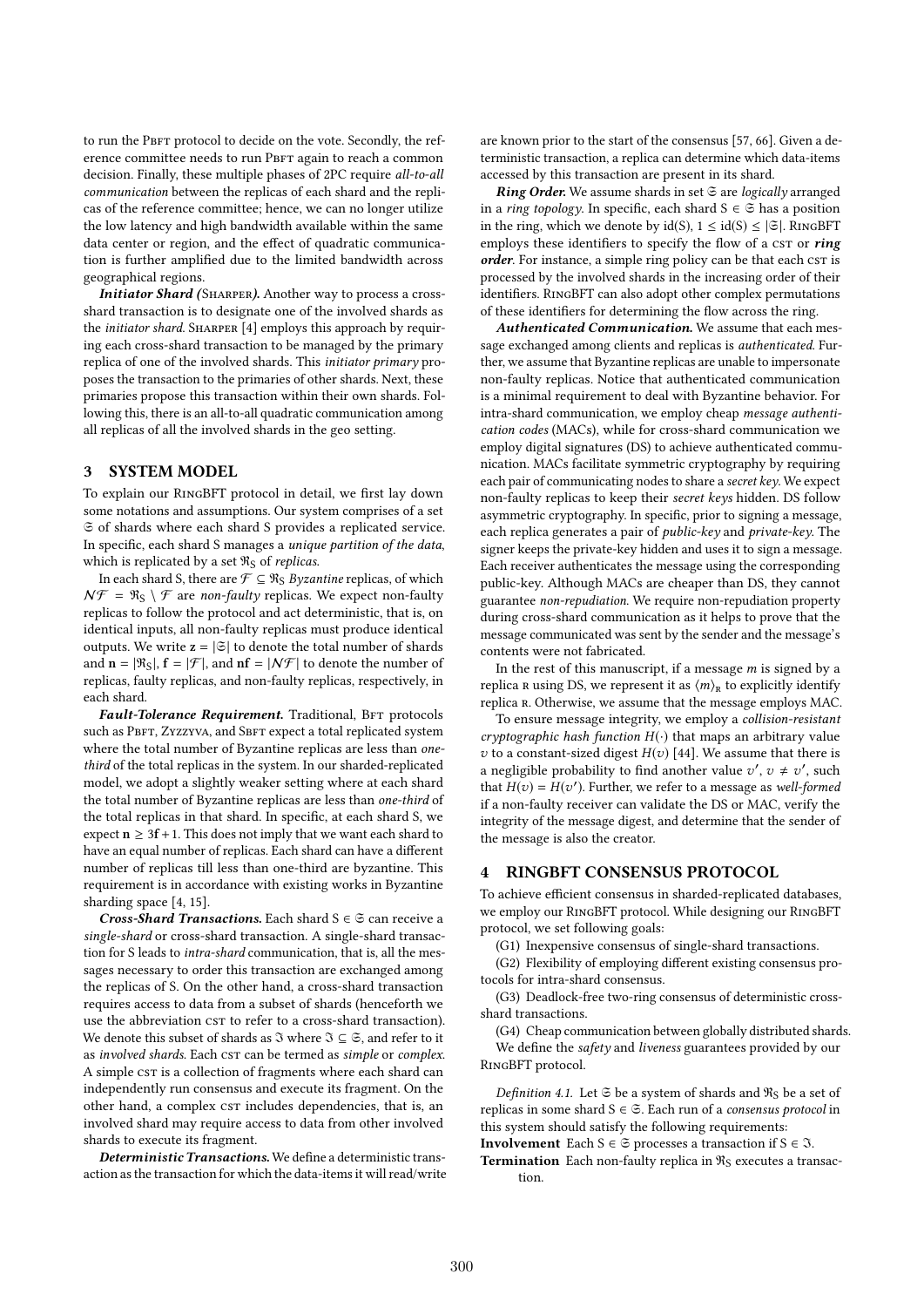

Figure 2: RingBFT consensus for single-shard transactions. Each of the three shards S, U, and V receive transactions  $T_1$ ,  $T_2$ , and  $T_3$  from their respective clients  $c_1$ ,  $c_2$ , and  $c_3$ to execute. Each shard independently run PBFT consensus, and sends responses to respective clients.

- Non-divergence (intra-shard) All non-faulty replicas in  $\Re s$  execute the same transaction.
- Consistence (cross-shard) Each non-faulty replica in  $\Im$  executes a conflicting transaction in same order.

In traditional replicated systems, non-divergence implies safety, while termination implies liveness. For a sharded-replicated system like RingBFT, we need stronger guarantees. If a transaction requires access to only one shard, safety is provided by involvement and non-divergence, while termination sufficiently guarantees liveness. For a cross-shard transaction, to guarantee safety, we also need consistency apart from involvement and non-divergence, while liveness is provided using involvement and termination.

RingBFT guarantees safety in an asynchronous setting. In such a setting, messages may get lost, delayed, or duplicated, and up to f replicas in each shard may act Byzantine. However, RingBFT can only provide liveness during periods of synchrony. Notice that these assumptions are no harder than those required by existing protocols [4, 10, 15].

## 4.1 Single-Shard Consensus

To order and execute single-shard transactions is trivial. For this task, RingBFT employs one of the many available primarybackup consensus protocols and runs them at each shard. In the rest of this section, without the loss of generality, we assume that RINGBFT employs the PBFT consensus protocol to order singleshard transactions. We use the following example to explain RingBFT's single-shard consensus.

Example 4.2. Assume a system that comprises of three shards S, U, and V. Say client  $c_1$  sends  $T_1$  to S,  $c_2$  sends  $T_2$  to U, and client  $c_3$  sends  $\mathbb{T}_3$  to V. On receiving the client transaction, the primary of each shard initiates the PBFT consensus protocol among its replicas. Once each replica successfully orders the transaction, it sends a response to the client. Such a flow is depicted in Figure 2.

It is evident from Example 4.2 that there is no communication among the shards. This is the case because each transaction requires access to data available inside only one shard. Hence, ordering single-shard transactions for shard S requires running the PBFT protocol among the replicas of S without any synchronization with other shards.



Figure 3: RingBFT's concurrent consensus of two crossshard transactions  $T_{S, U, V}$  and  $T_{U, V, W}$  across four shards. The prescribed ring order is  $S \to U \to V \to W$ .

# 4.2 Cross-Shard Consensus: Process & Forward

In this section, we illustrate how RingBFT guarantees consensus of every *deterministic* cross-shard transaction (csT) in at most two rotations across the ring. To order a CST, RINGBFT requires shards to adhere to the ring order, and follow the principle of process, forward, and re-transmit while ensuring the communication between shards is linear. We use the following example to illustrate what we mean by following the ring order.

Example 4.3. Assume a system that comprises of four shards S, U, V, and W where the ring order has been defined as S  $\rightarrow$  $U \rightarrow V \rightarrow W$ . Say client  $c_1$  wants to process a transaction  $\mathbb{T}_{S,U,V}$ that requires access to data from shards S, U, and V, and client  $c_2$  wants to process a transaction  $T_{U,V,W}$  that requires access to data from shards U, V, and W (refer to Figure 3). In this case, client  $c_1$  sends its transaction to the primary of shard S while  $c_2$  sends its transaction to primary of U. On receiving  $T_{S, U, V}$ , replicas of S process the transaction and forward it to replicas of U. Next, replicas of U process  $\mathbb{T}_{S, U, V}$  and forward it to replicas of V. Finally, replicas of V process  $\mathbb{T}_{S,U,V}$  and send it back to replicas of S, which reply to client c1. Similar flow takes place while ordering transaction  $T_{U, V, W}$ .

Although Example 4.3 illustrates RingBFT's design, it is unclear how multiple concurrent cst are ordered in a deadlock-free manner. We explain this next.

4.2.1 Cross-shard Transactional Flow. RingBFT assumes shards are arranged in a logical ring. For the sake of explanation, we assume the ring order of lowest to highest identifier. For each csr, we denote one shard as the *initiator shard*, which is responsible for starting consensus on the client transaction. How do we select the initiator shard? Of all the involved shards a CST accesses, the shard with the lowest identifier in ring order is denoted as the initiator shard.

RingBFT also guarantees consensus for each deterministic cst in at most two rotations across the ring. This implies that for achieving consensus on a deterministic csT, each involved shard S  $\in$  3 needs to process it at most two times. Notice that if a cst is simple, then a single rotation around the ring is sufficient to ensure that each involved shard S safely executes its fragment.

Prior to presenting our RingBFT's consensus protocol that safely orders each cst, we sketch the flow of a cst in Figure 4. In this figure, we assume a system of four shards: S, U, V, and W where  $\text{id}(S) < \text{id}(U) < \text{id}(V) < \text{id}(W)$ . The client creates a transaction  $T_{S, U, W}$  that requires access to data in shards S, U, and W and sends this transaction to the primary  $P_S$  of S. On receiving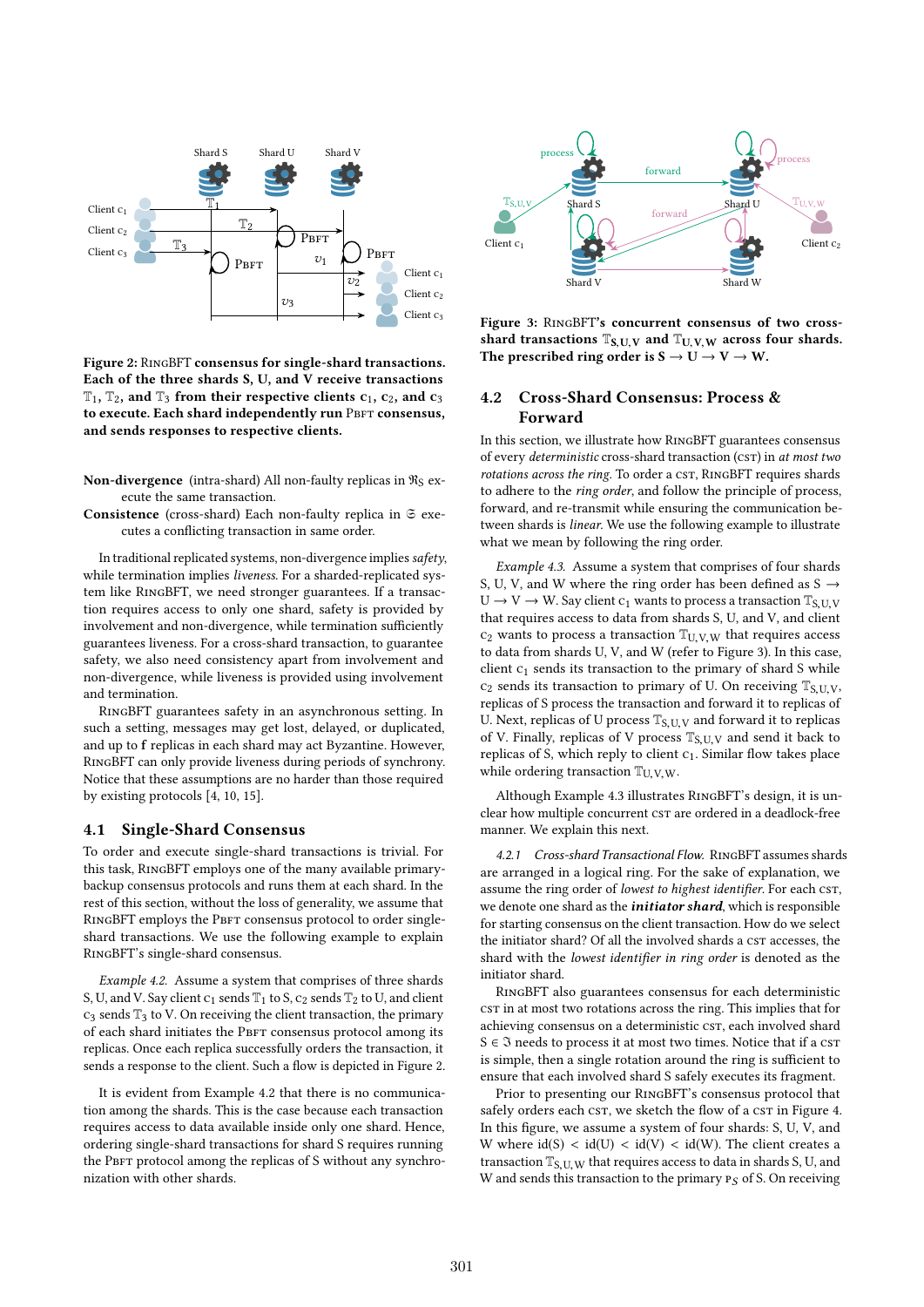

Figure 4: Representation of the normal-case flow of RingBFT in a system of four shards where client sends a cross-shard transaction  $T_{S, U, W}$  that requires access to data in three shards: S, U, and W.

this transaction,  $P_S$  initiates the PBFT consensus protocol (local replication) among its replicas. If the local replication is successful, then all the replicas of S lock the corresponding data. This locking of data-items in the ring-order helps in preventing deadlocks. Next, replicas of S forward the transaction to replicas of shard U. Notice that only linear communication takes place between replicas of S and U. Hence, to handle any failures, replicas of U share this message among themselves. Next, replicas of U also follow similar steps and forward transaction to W. As W is the last shard in the ring of involved shards, it goes ahead and executes the cst if all the dependencies are met. Finally, replicas of shards S and U also execute the transaction and replicas of S send the result of execution to the client.

## 4.3 Cross-Shard Consensus Algorithm

We use Figure 5 to present RingBFT's algorithm for ordering cross-shard transactions. Next, we discuss these steps in detail.

4.3.1 Client Request. When a client c wants to process a cross-shard transaction  $\mathbb{T}_\mathfrak{I}$ , it creates a  $\langle \mathbb{T}_\mathfrak{I} \rangle_c$  message and sends it to the primary of the first shard in ring order. As part of this transaction, the client c specifies the information regarding all the involved shards  $(3)$ , such as their identifiers and the necessary read-write sets of each shard. Notice that the client signs this message using DS to prevent repudiation attacks.

4.3.2 Client Request Reception. When the primary  $P_S$  of shard S receives a client request  $\mathbb{T}_3$ , it first checks if the message is well-formed. If this is the case, then PS checks if among the set of involved shards  $\mathfrak{I}, S$  is the first shard in ring order. If this condition is met, then  $P_S$  assigns this request a linearly increasing sequence number  $k$ , calculates the digest  $\Delta$ , and broadcasts a PREPREPARE message to all the replicas  $\Re_S$  of its shard. In the case when S is not the first shard in the ring order, PS forwards the transaction to the primary of the appropriate shard.

4.3.3 Pre-prepare Phase. When a replica  $R \in \Re_S$  receives the PREPREPARE message from P<sub>S</sub>, it checks if the request is wellformed. If this is the case and if  $R$  has not agreed to support any other request from  $P_S$  as the k-th request, then it broadcasts a Prepare message in its shard S.

4.3.4 Prepare Phase. When a replica  $R \in \Re S$  receives identical Prepare messages from nf distinct replicas, it gets an assurance that a majority of non-faulty replicas are supporting this request. At this point, each replica R broadcasts a COMMIT message to all the replicas in S. Once a transaction passes this phase, the replica r marks it prepared.

4.3.5 Commit and Data Locking. When a replica R receives well-formed identical COMMIT messages from nf distinct replicas in S, it checks if it also prepared this transaction at same sequence number. If this is the case, RINGBFT requires each replica R to lock all the read-write sets that transaction  $\mathbb{T}_{\mathfrak{T}}$  needs to access in shard S. In RingBFT, we allow replicas to process and broadcast PREPARE and COMMIT messages out-of-order, but require each replica to acquire locks on data in transactional sequence order. This out-of-ordering helps replicas to continuously perform useful work by concurrently participating in consensus of several transactions. To achieve these tasks, each replica r tracks the maximum sequence number  $(k_{\text{max}})$ , which indicates the sequence number of the last transaction to lock data. If sequence number  $k$ for a transaction  $\mathbb{T}_{\mathfrak{I}}$  is greater than  $k_{\text{max}} + 1$ , we store the transaction in a list  $\pi$  until transaction at  $k_{\text{max}} + 1$  has acquired the locks. Once the  $k_{\text{max}} + 1$ -th transaction has acquired locks, we gradually release transactions in  $\pi$  until there is a transaction that wishes to lock already locked data-fragments. We illustrate this through the following example.

Example 4.4. Assume the use of following notations for four transactions and the data-fragments they access at shard S:  $T_{1, a}$ ,  $\mathbb{T}_{2,b}$ ,  $\mathbb{T}_{3,a}$ , and  $\mathbb{T}_{4,c}$ . For instance,  $\mathbb{T}_{1,a}$  implies that transaction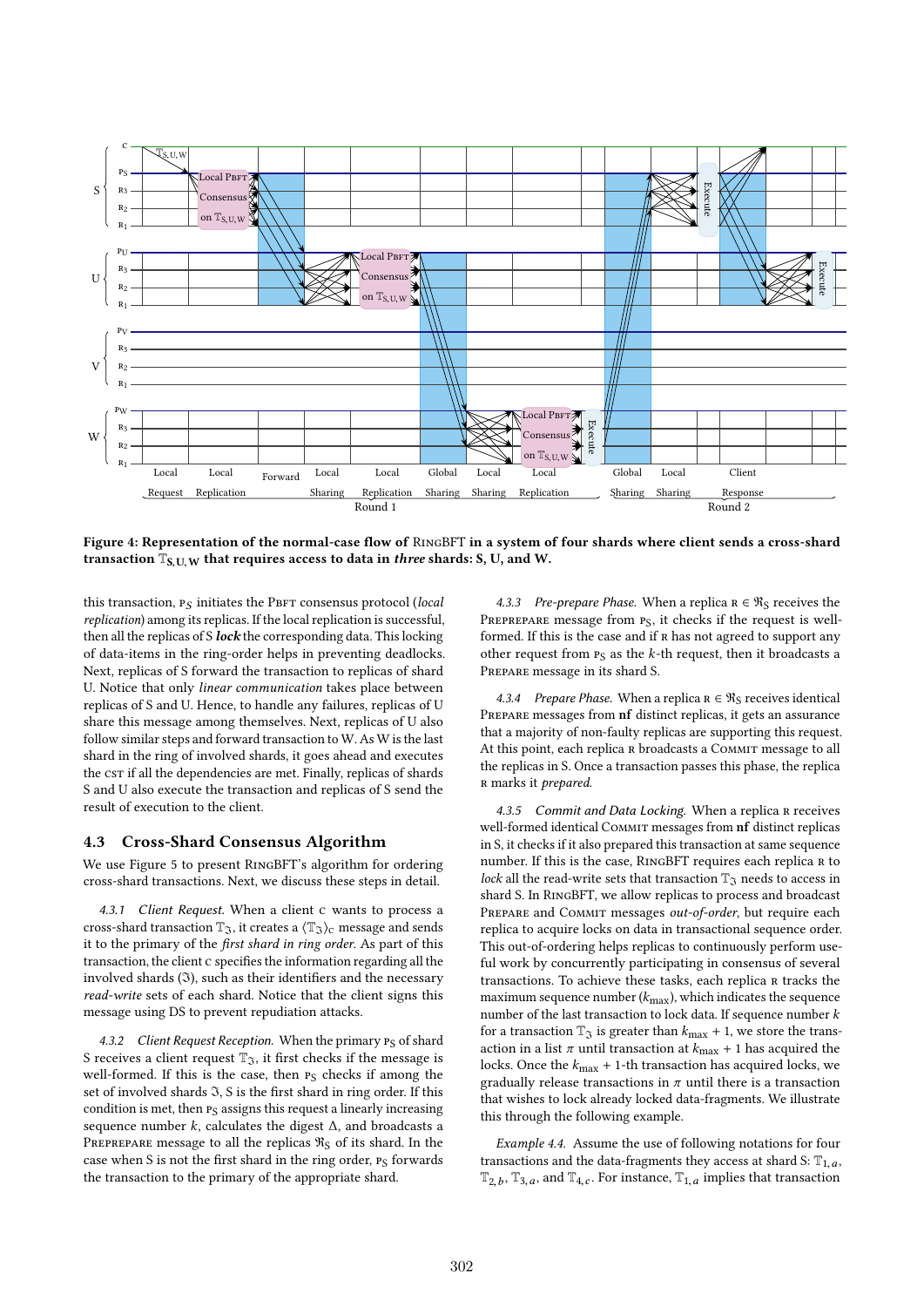```
Initialization:
       // k<sub>max</sub> :=0 (maximum sequence number in shard S)<br>
// \Sigma^3 := 0 (set of data-fragments of each shard)
       // Σ<sup>-3</sup> := 0 (set of data-fragments of each shard)<br>
// π := 0 (list of pending transactions at a replica)
      Client-role (used by client c to request transaction \mathbb{T}_{\mathfrak{I}}):
  1: Sends \langle \mathbb{T}_{\mathfrak{I}} \rangle_c to the primary P_S of shard S.
  2: Awaits receipt of messages RESPONSE(\langle \mathbb{T}_3 \rangle_c, k, r) from f + 1 replicas of S.
  3: Considers \mathbb{T}_3 executed, with result r, as the k-th transaction.
        // This event is only triggered at the primary replica of each shard.
      Primary-role (running at the primary P_S of shard S) :
      event PS receives \langle \mathbb{T}_\mathfrak{I} \rangle_c do
            if S ∈ \Im ∧ id(S) = FirstInRingOrder(\Im) then<br>Calculate digest \Delta := H(\langle \mathbb{T} \rangle_C).
  6: Calculate digest ∆ := H( ⟨T⟩c ).<br>7: Broadcast Рверевераве( ⟨T͡ʒ⟩c , ∆, k) in shard S (order at sequence k).<br>8: else
            else
                   Send to primary P_U of shard U, U \in \mathfrak{S} \wedge id(U) = \text{FirstInRingOrder}(\mathfrak{I})// This event is only triggered at a non-primary replication
      Non-Primary Replica-role (running at the replica R of shard S):
10: event R receives PREPREPARE(\langle \mathbb{T}_{\mathfrak{I}} \rangle_{\mathbb{C}}, \Delta, k) from PS such that:
               message is well-formed, and R did not accept a k-th proposal from P_S. do
11: Broadcast PREPARE(\Delta, k) to replicas in \Re<sub>S</sub>.
      // Following events are triggered at every replica irrespective of whether it is the primary
                               arv replica
      Replica-role (running at any replica R of shard S):
12: event R receives well-formed PREPARE(\Delta, k) messages from nf replicas in S do 13: Broadcast \langleCOMMIT(\Delta, k))<sub>»</sub> to replicas in Rs.
            Broadcast \langle \textsc{Comm}(\Delta,k)\rangle_{\textsc{r}} to replicas in \mathfrak{R}_{\textsc{S}}.14: event R receives nf m := \langle \text{Comm}_{\mathbf{L}}(\mathbf{L}, k) \rangle_{\mathbf{Q}} messages such that:
               each message m is well-formed and is sent by a distinct replica Q \in \mathfrak{R}_S. do
15: U be the shard to forward such that id(U) = NextInRingOrder(3)<br>16: A := set of DS of these nf messages.
16: A := \text{set of DS of these nf messages.}<br>17: if k = k_{\text{max}} + 1 // \text{Forward to next}17: if k = k_{\text{max}} + 1 // Forward to next shard then<br>18: Lock data-fragment corresponding to \langle \mathbb{T}_{\gamma} \rangle18: Lock data-fragment corresponding to \langle \mathbb{T}_3 \rangle_c<br>19: Send (FORWARD(\langle \mathbb{T}_3 \rangle_c, A, m, A, ))<sub>b</sub> to ren
                   Send \langle \text{FORWARD}(\langle \mathbb{T}_{\mathfrak{I}} \rangle_{\mathbb{C}}, A, m, \Delta, \cdot) \rangle_{\mathbb{R}} to replica o, where o \in \mathfrak{R}_{U} \wedge id(\mathbb{R}) = id(o)20:<br>21:
21: Store \langleFORWARD(\langle \mathbb{T}_3 \rangle_c, A, m, \Delta, \rangle)_{\mathbb{R}} in \pi<br>22: while \pi! = \emptyset // Pop out waiting transaction. do
 22: while \pi! = \emptyset // Pop out waiting transaction. do<br>23: Extract transaction at k<sub>max</sub> + 1 from \pi (if any).<br>24: if Corresponding data-fragment is not locked the
24: if Corresponding data-fragment is not locked then<br>
k_{\text{max}} = k_{\text{max}} + 125: k_{\text{max}} = k_{\text{max}} + 1<br>
26: Follow lines 18 and 19.
27: else
                          Store transaction at k_{\text{max}} in \pi and exit the loop.
      // Locally share any message from previous shard.
 29: event R receives message m := \langle \text{Message-TPPE} \rangle_Q such that:<br>
m is well-formed and sent by replica Q, where<br>
id(I) = \text{PrevInRingOrder}(3) \cap f = \mathcal{R}_{I,I} \wedge id(n)id(U) = PrevInRingOrder(3), Q \in \mathcal{R}_{U} \wedge id(\mathbf{r}) = id(o) do
30: Broadcast m to all replicas in S.
      // Forward message from previous shard.
 31: event R receives f + 1 m' := \langleFORWARD(\langle T_3 \rangle_c, A, m, \Delta) \rangle_Q such that:<br>each m' is well-formed; and set A includes valid DS from nf replicas for m. do<br>if Data-fragment corresponding to \langle T_3 \rangle_c is locked // Second 
32: if Data-fragment corresponding to \langle \mathbb{T}_3 \rangle_c is locked // Second Rotation then<br>33: Execute data-fragment of \langle \mathbb{T}_3 \rangle_c and add to log.
33: Execute data-fragment of \langle \mathbb{T}_{\mathfrak{I}} \rangle_c and add to log.<br>34. Push result to set \Sigma^{\mathfrak{I}}34: Push result to set Σ<sup>3</sup>.<br>35: Release the locks from corresponding data-fragment.
                   Push result to set \Sigma^3.
36: V be the shard to forward such that \mathrm{id}(V) = \text{NextInRingOrder}(3).
 37: Send \langleExecutre(\Delta, \Sigma^3)<sub>R</sub> to replica o, where o \in \mathcal{R}_V \land id(R) = id(o).<br>38: else if R = P_S // Primary initiates consensus then
 39: Broadcast PREPREPARE(\langle \mathbb{T}_{\mathfrak{I}} \rangle_{\mathsf{C}}, \Delta, k') in shard S (order at sequence k').
 40: event R receives m' := \langleEXECUTE(\Delta, \Sigma^{\mathfrak{I}})\rangle_{\mathbb{Q}} such that:<br>
m' is sent by replica \Omega where \Omega \in \mathbb{R}_{2}, \Lambda id(\Omega) =
               m' is sent by replica q, where Q \in \mathcal{R}_U \wedge id(R) = id(Q) do f Already executed \langle T_{\infty} \rangle_{\alpha} // Reply to client then
41: if Already executed \langle \mathbb{T}_3 \rangle_c // Reply to client then<br>42: Send client c the result r.
42: Send client c the result r.<br>43: else
            43: else
44: Follow lines 33 to 37.
```
Figure 5: The event-based normal-case algorithm of Ring-BFT. Depending on the type of message the primary replica or a non-primary replica receives, specific events are triggered.

at sequence <sup>1</sup> requires access to data-item a. Next, due to outof-order message processing, assume a replica R in S receives nf COMMIT messages for  $T_{2,b}$ ,  $T_{3,a}$ , and  $T_{4,c}$  before  $T_{1,a}$ . Hence,  $\pi = T_{4,c}$ ,  $T_{6,c}$ ,  $T_{4,c}$  Once  $\mu$  receiving of COMMIT messages  $\pi = {\mathbb{T}}_{2,b}, {\mathbb{T}}_{3,a}, {\mathbb{T}}_{4,c}$ . Once R receiving nf COMMIT messages<br>for  ${\mathbb{T}}_c$ , it locks data-item a and extracts  ${\mathbb{T}}_{2,b}$  from  $\pi$ , As  ${\mathbb{T}}_{2,b}$ . for  $T_{1,a}$ , it locks data-item *a* and extracts  $T_{2,b}$  from  $\pi$ . As  $T_{2,b}$ <br>wishes to lock a distinct data-item so **P** continues processing wishes to lock a distinct data-item, so r continues processing

 $\mathbb{T}_{2,b}$ . Next, R moves to  $\mathbb{T}_{3,a}$  but it cannot process  $\mathbb{T}_{3,a}$  due to lock-<br>conflicts. Hence, it places back  $\mathbb{T}_{2a}$ , in  $\pi$  and stops processing conflicts. Hence, it places back  $\mathbb{T}_{3,a}$  in  $\pi$  and stops processing transactions in  $\pi$  until lock is available for  $\mathbb{T}_{3,a}$ .

Notice that if the client transaction  $\mathbb{T}_{\mathfrak{T}}$  is a single-shard transaction, it requires access to data-items in only this shard. In such a case, this commit phase is the final phase of consensus and each replica executes  $\mathbb{T}_3$  and replies to the client when the lock for the corresponding data-item is available.

4.3.6 Forward to next Shard via Linear Communication. Once a replica R in S locks the data corresponding to  $c$ s T<sub>3</sub>, it sends a FORWARD message to only one replica Q of the next shard in ring order. As one of the key goals of RingBFT is to ensure communication between two shards is linear, so we design a communication primitive that builds on top of the optimal bound for communication between two shards [33, 42]. We define Ring-BFT's cross-shard communication primitive as follows:

Linear Communication Primitive. In a system  $\Im$  of shards, where each shard  $S, U \in \mathfrak{S}$  has at most f Byzantine replicas, if each replica in shard S communicates with a distinct replica in shard U, then at least  $f + 1$  non-faulty replicas from S will communicate with  $f + 1$  non-faulty replicas in U.

Our linear communication primitive guarantees that to reliably communicate a message m between two shards requires only sending a linear number of messages in comparison to protocols like AHL and SHARPER which require *quadratic* communication. Using this communication primitive, to communicate message m from shard S to shard U, we need to exchange only n messages.

So, how does RingBFT achieve this task? We require each replica of S to initiate communication with the replica of U having the same identifier. Hence, replica R of shard S sends a FORWARD message to replica  $\varrho$  in shard U such that  $id(\mathbf{R}) = id(\varrho)$ . By sending a Forward message,  $R$  is requesting  $Q$  to initiate consensus on  $\langle \mathbb{T}_{\mathfrak{D}} \rangle_c$ . For  $\varrho$  to support such a request, it needs a proof that  $\langle \mathbb{T}_{\mathfrak{I}} \rangle_c$  was successfully ordered in shard S. Hence, R includes the DS on Commit messages from nf distinct replicas (Line 16).

Until now, we assumed that each shard has an equal number of replicas. If we forgo this assumption, it will not affect the intrashard consensus, that is, the BFT consensus protocol running at each shard remains unchanged. Further, the transaction execution explained in the next section also remains unaffected. The only visible change occurs in our linear communication primitive. However, even this change does not impact the correctness of our RingBFT protocol as our linear communication primitive builds on the optimal bound for communication between two shards, which permits shards to have a different number of replicas while guaranteeing linear communication complexity [33, 42].

Finally, in Section 5.1.2, we illustrate how our linear communication primitive can handle attacks by byzantine replicas.

4.3.7 Execution and Final Rotation. Once a client request has been ordered on all the involved shards, we call it one complete rotation around the ring. This is a significant event because it implies that all the necessary data-fragments have been locked by each of the involved shards. If a csr is simple, then each shard can independently execute its fragment without any further communication between the shards. In the case a csT is complex, at the end of the first rotation, the replicas of the first shard in ring order (S) will receive a FORWARD message from the replicas of the last shard in ring order.

Next, the replicas of S will attempt to execute parts of transaction, which are their responsibility. Post execution, replicas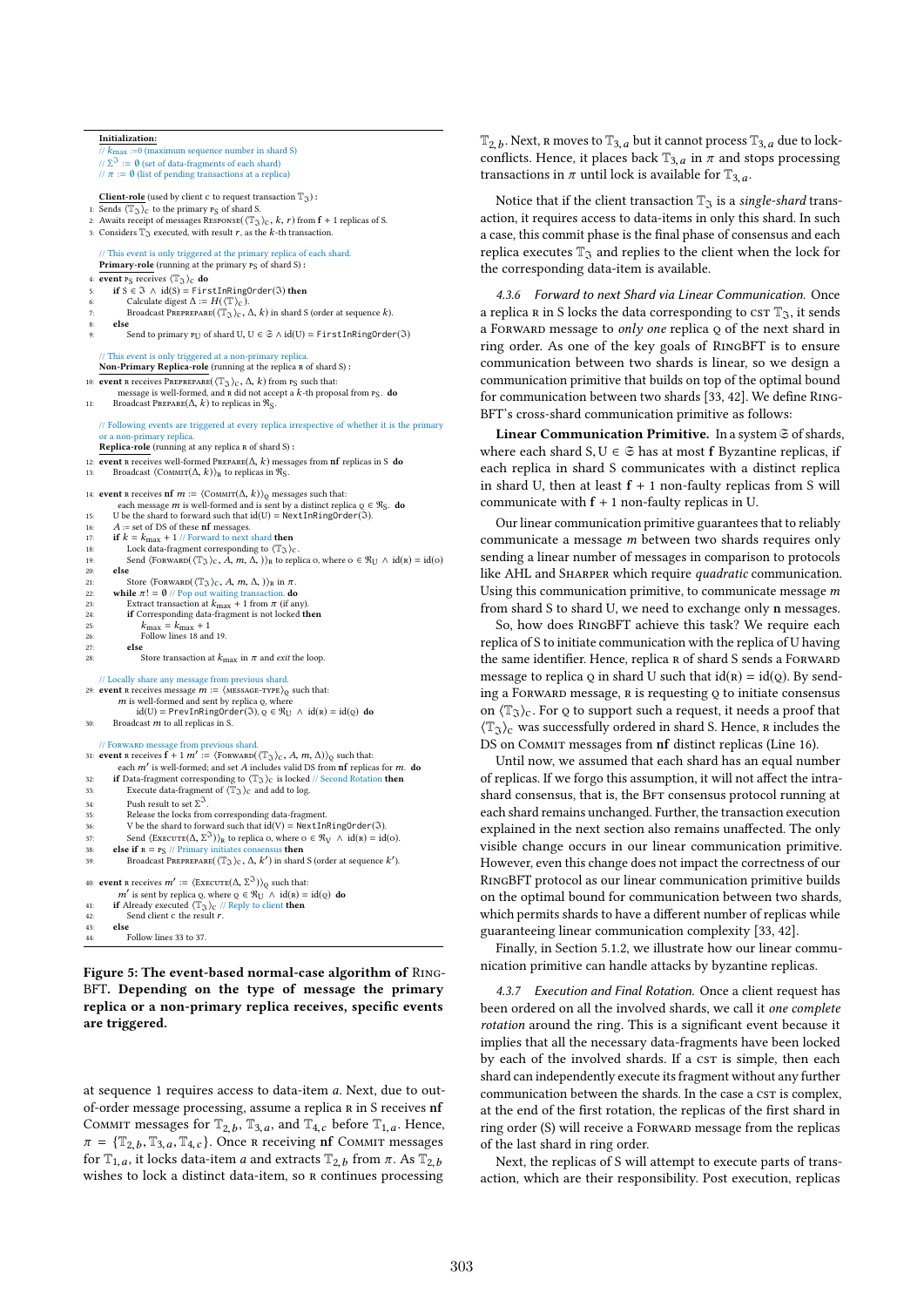of S send Execute messages to the replicas in next shard using our communication primitive. Notice that the Execute message includes updated write sets  $(\Sigma^3)$ , which help in resolving any dependencies during execution. Finally, when the execution is dependencies during execution. Finally, when the execution is completed across all the shards, the first shard in ring order replies to the client.

# 5 UNCIVIL EXECUTIONS

In previous sections, we discussed transactional flows under the assumption that the network is stable and replicas will follow the stated protocol. However, any Byzantine-Fault Tolerant protocol should provide safety under asynchronous settings and liveness in the period of synchrony even if up to f replicas are Byzantine.

RingBFT offers safety in an asynchronous environment. To guarantee liveness during periods of synchrony, RingBFT offers several recovery protocols, such as checkpoint, retransmission, and view-change, to counter malicious attacks. The first step in recovery against any attack is detection. To do so, we require each replica R to employ a set of timers. When a timer at a replica R timeouts, then r initiates an appropriate recovery mechanism. In specific, each replica  $R$  sets following timers:

- Local Timer To track successful replication of a transaction in its shard.
- Transmit Timer To re-transmit a successfully replicated cross-shard transaction to next shard.
- Remote Timer To track replication of a cross-shard transaction in the previous shard.

Each of these timers is initiated at the occurrence of a distinct event and its timeout leads to running a specific recovery mechanism. When a local timer expires, then the corresponding replica initiates replacement of the primary of its shard (view-change), while a remote timer timeout requires the replica to inform the previous shard in ring order about the insufficient communication. This brings us to following observation regarding the consensus offered by RingBFT:

PROPOSITION 5.1. If the network is reliable and the primary of each shard is non-faulty, then the Byzantine replicas in the system cannot affect the consensus protocol.

Notice that Proposition 5.1 holds implicitly as no step in Figure 5 depends on the correct working of non-primary Byzantine replicas; in each shard S, local replication of each transaction is managed by the primary of S and communication between any two shards S and U involves all the replicas. This implies that we need only consider cases when the network is unreliable and/or primary is Byzantine. We know that RingBFT guarantees safety even in unreliable communication and requires a reliable network for assuring liveness. Hence, we will illustrate mechanisms to tackle attacks by Byzantine primaries. Next, we illustrate how RingBFT resolves all the possible attacks it encounters.

(A1) Client Behavior and Attacks. In the case, the primary is Byzantine and/or network is unreliable, client is the key entity at loss. Client requested the primary to process its transaction, but due to an ongoing Byzantine attack, client did not receive sufficient responses. Clearly, client cannot wait indefinitely to receive valid responses. Hence, we require each client c to start a timer when it sends its transaction  $\mathbb{T}_{\mathfrak{I}}$  to the primary  $P_S$  of shard S. If the timer timeouts prior to  $c$  receiving at least  $f + 1$  identical responses, c broadcasts  $\mathbb{T}_\Im$  to all the replicas  $\mathbf{R} \in \mathcal{R}_\mathbf{S}$  of shard S.

When a non-primary replica R receives a transaction from c, it forwards that transaction to PS and waits on a timer for PS

to initiate consensus on  $\mathbb{T}_{\mathfrak{T}}$ . During this time,  $R$  expects  $P_S$  to start consensus on at least one transaction from c, otherwise it initiates view-change protocol. Notice that a Byzantine client can always forward its request to all the replicas of some shard to blame a non-faulty primary. Such an attack will not succeed as if c sends to R an already executed request, R simply replies with the stored response. Moreover, if R belongs to some shard S, which is not the first shard in ring order, then  $R$  ignores the client transaction.

(A2) Faulty Primary and/or Unreliable network. A faulty primary can prevent successful consensus of a client transaction. Such a primary can be trivially detected as at most f non-faulty replicas would have successfully committed the transaction (received at least n – f COMMIT messages).

An unreliable network can cause messages to get lost or indefinitely delayed. Such an attack is difficult to detect and non-faulty replicas may blame the primary.

Each primary represents a view of a shard. Hence, the term view-change is often used to imply primary replacement. Notice that each shard in RingBFT is a replicated system. Further, Ring-BFT is a meta-protocol, which employs existing BFT protocols, such as PBFT, to run consensus. These properties allow RINGBFT to use the accompanying view-change protocol. Specifically, in this paper, we use PBFT's view change protocol (for MAC-based authentication) to detect and replace a faulty primary [11].

A replica  $R \in \mathcal{R}_S$  initiates the view-change protocol to replace its primary  $P_S$  in response to a timeout. As discussed earlier in this section, there are two main causes for such timeouts: (i) r does not receive nf identical Commit messages from distinct replicas, and (ii)  $P_S$  fails to propose a request from client c.

(A3) Malicious Primary. A malicious primary p can ensure that up to f non-faulty replicas in its shard S are unable to make progress (in dark). Under such conditions, the affected non-faulty replicas will request a view-change, but they will not be successful as the next primary may not receive sufficient ViewChange messages (from at least nf replicas) to initiate a new view. Further, the remaining  $f + 1$  non-faulty replicas will not support such ViewChange requests as it is impossible for them to distinguish between this set of f non-faulty replicas and the actual f Byzantine replicas.

To ensure these replicas in dark make progress, traditional protocols periodically send checkpoint messages. These checkpoint messages include all client transactions and the corresponding nf Commit messages since the last checkpoint.

# 5.1 Cross-Shard Attacks

Until now, we have discussed attacks that can be resolved by replicas of any shard independent of the functioning of other shards. However, the existence of cross-shard transactions unravels new attacks, which may span multiple shards. We use the term cross-shard attacks to denote attacks that thwart successful consensus of a cst, First, we describe such attacks, and then we present solutions to recover from these attacks.

In RINGBFT, we know that the consensus of each cst follows a ring order. In specific, for a cross-shard transaction  $\mathbb{T}_{\mathfrak{I}}$ , each of its involved shards  $S, U \in \Im$  first run a local consensus and then communicate the data to the next shard in ring order. Earlier in this section, we observed that if at least  $f + 1$  non-faulty replicas of any shard are unable to reach consensus on  $\mathbb{T}_{\mathfrak{I}}$ , then that shard will undergo local view-change. Hence, we are interested in those cross-shard attacks where neither the involved shards are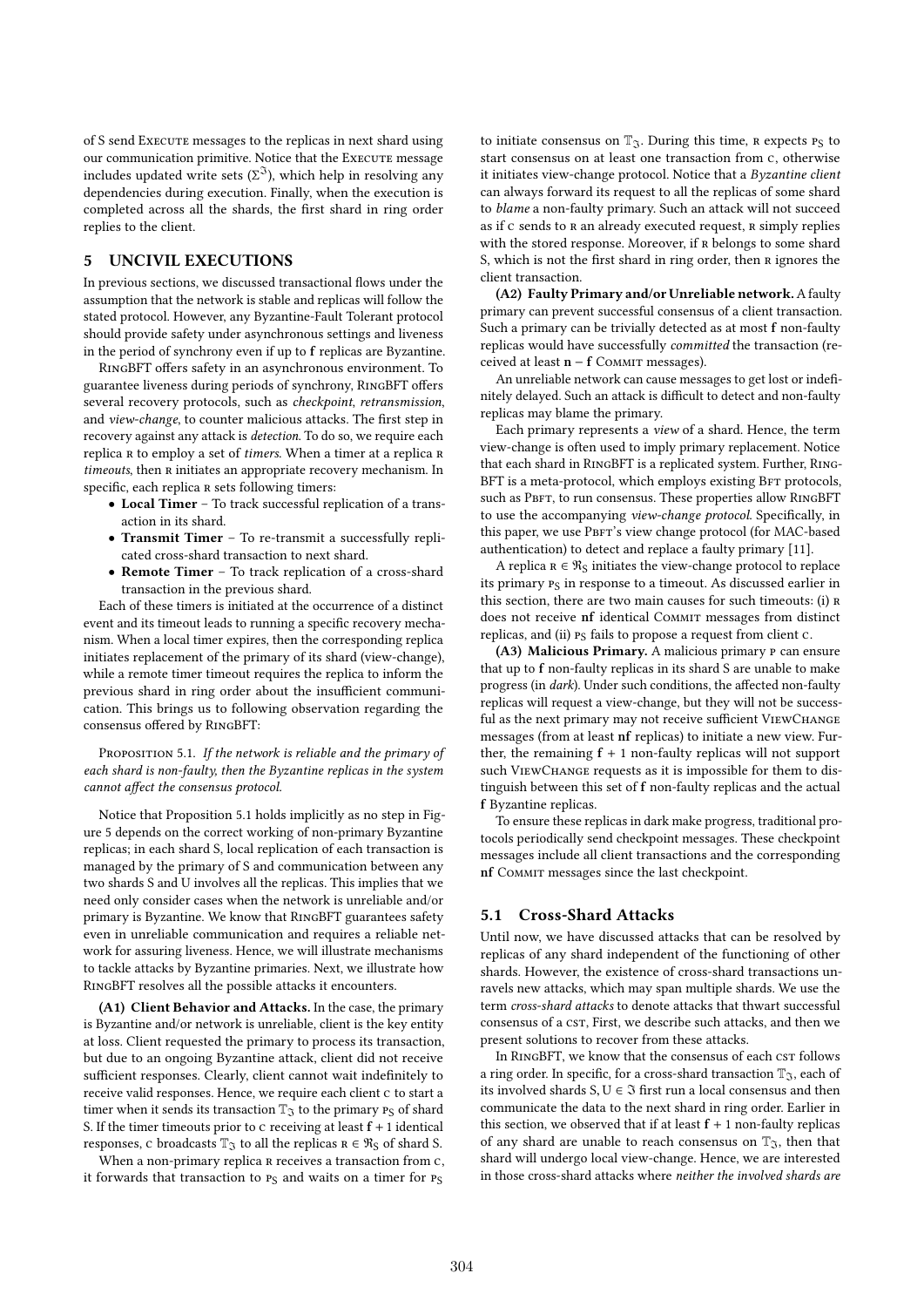```
Replica-role (running at the replica \varphi of shard U) :
1: event Remote timer of Q timeouts such that
Q has received at most f (FORWARD((T_3)<sub>C</sub>, A, m, Δ,))<sub>R</sub> messages, where id(S) = PrevInRingOrder(3), \kappa \in \Re_S do<br>2: Send (REMOTEVIEW((T_3)<sub>C</sub>, Δ))<sub>Q</sub> to replica o, where o ∈ \Re_S ∧ id(q) = id(o)
3: event R receives message m := \langle \text{REMOTEVIEW}(\langle \mathbb{T}_3 \rangle_C, \Delta) \rangle_Q such that:<br>
m is well-formed and sent by replica Q, where<br>
id(U) = \text{NextInRingOrder}(3), Q \in \mathfrak{R}_U \wedge id(R) = id(Q) do
            Broadcast m to all replicas in S.
5: event R receives f + 1 \langleREMOTEVIEW(\langle \mathbb{T}_{\mathfrak{I}} \rangle_C, \Delta) \rangle_Q messages do
           6: Initiate Local view-change protocol.
```
Figure 6: The remote view-change algorithm of RingBFT.

able to trigger local view change by themselves, nor are they able to execute the transaction and reply to the client. This can only occur when all the involved shards of a cross-shard transaction  $T_3$ , either successfully completed consensus on  $T_3$ , or are unable to initiate the consensus on  $\mathbb{T}_\mathfrak{T}$ . Next, we describe these attacks.

Assume  $\Re$ <sub>S</sub> and  $\Re$ <sub>*U*</sub> represent the sets of replicas in shards S and U, respectively.

(C1) No Communication. Under a no communication attack, we expect that the replicas in  $\Re s$  are unable to send any messages to replicas of  $\Re U$ .

(C2) Partial Communication. Under a partial communication attack, we expect that at least  $f + 1$  replicas in  $\Re_U$  receive less than  $f + 1$  FORWARD messages from replicas in  $\Re s$ .

Both of these attacks could occur solely due to an unreliable network that causes message loss or indefinite message delays. Further, a malicious primary can collude with an adversarial network to accelerate the frequency of such attacks. In either of the cases, to recover from such cross-shard attacks, all the involved shards may need to communicate among themselves.

5.1.1 Message Retransmission. In RINGBFT, to handle a no communication attack, affected replicas of the preceding shard retransmit their original message to the next shard in ring order. Specifically, when a replica R of shard S successfully completes the consensus on transaction  $\mathbb{T}_3$ , it sets the *transmit timer* for this request prior to sending the FORWARD message to replica Q of shard U (next shard in ring order). When the transmit timer of R timeouts, it again sends the FORWARD message to Q.

5.1.2 Remote View Change. A partial communication attack could be either due to a Byzantine primary or unreliable network. If the primary  $P_S$  of shard S is Byzantine, then it will ensure that at most f non-faulty replicas replicate a cross-shard transaction  $T_3$  (S, U  $\in$  3), locally. As a result, replicas of next shard U will receive at most f Forward messages. Another case is where the network is unreliable, and under such conditions, replicas of U may again receive at most f FORWARD messages.

From Figure 5, we know that when replica Q of shard U receives a FORWARD message from replica R of shard S such that  $id(R) =$  $id(Q)$ , then Q broadcasts this FORWARD message to all the replicas in U. At this point, RingBFT also requires replica q to start the remote timer. If any replica Q in shard U does not receive identical FORWARD messages from  $f + 1$  distinct replicas of shard S, prior to the timeout of its remote timer, then  $Q$  detects a cross-shard attack and sends a REMOTEVIEW message to the replica R of shard S, where  $id(R) = id(Q)$ . Following this, R broadcasts the received REMOTEVIEW message to all the replicas in S. Finally, when any replica R of shard S receives REMOTEVIEW messages from  $f + 1$ replicas of U, it supports the view change request and initiates the view-change protocol. We illustrate this process in Figure 6.

Triggering of Timers. In RingBFT, we know that for each crossshard transaction, each replica R of S sets three distinct timers. Although each timer helps in recovering against a specific attack, there needs to be an order in which they timeout. As local timers lead to detecting a local malicious primary, we expect a local timer to have the shortest duration. Further, a remote timer helps to detect a lack of communication due to which it has a longer duration than local timers. Similarly, we require the duration of retransmit timer to be the longest.

## 6 RINGBFT GUARANTEES

We now state the safety, liveness, and no deadlock guarantees provided by our RingBFT protocol.

PROPOSITION 6.1. Let  $R_i$ ,  $i \in \{1, 2\}$ , be two non-faulty replicas that committed to  $\langle \mathbb{T} \cdot \rangle$  as the k-th transaction sent by in shard S that committed to  $\langle T_i \rangle_{ci}$  as the k-th transaction sent by<br> $F \downarrow F \uparrow \rightarrow 3f$  then  $\langle T_i \rangle_{ci} = \langle T_0 \rangle$ . *p.* If  $n > 3f$ , then  $\langle \mathbb{T}_1 \rangle_{C_1} = \langle \mathbb{T}_2 \rangle_{C_2}$ .

PROOF. Replica  $\mathbf{R}_i$  only committed to  $\langle \mathbb{T} \rangle_{C_i}$  after  $\mathbf{R}_i$  received<br>patieal COMMT( $\Delta$  k) messages from **pf** distinct replices in S identical COMMIT $(\Delta, k)$  messages from nf distinct replicas in S. Let  $X_i$  be the set of such nf replicas and  $Y_i = X_i \setminus \mathcal{F}$  be the non-faulty replicas in  $X_i$ . As  $|\mathcal{F}| = f$ , so  $|Y_i| \geq nf - f$ . We know that each non-faulty replica only supports one transaction know that each non-faulty replica only supports one transaction from primary  $P$  as the  $k$ -th transaction, and it will send only one PREPARE message. This implies that sets  $Y_1$  and  $Y_2$  must not overlap. Hence,  $|X_1 \cup X_2| \ge 2(nf - f)$ . As  $|X_1 \cup X_2| = nf$ , the above inequality simplifies to  $3f \ge n$ , which contradicts  $n > 3f$ . Thus, we conclude  $\langle \mathbb{T}_1 \rangle_{C_1} = \langle \mathbb{T}_2 \rangle_{C_2}$ . . □

THEOREM 6.2. No Deadlock: In a system  $\Im$  of shards, where  $S, U \in \mathfrak{S}$  and  $S \neq U$ , no two replicas  $R \in S$  and  $Q \in U$  that order two conflicting transactions  $\mathbb{T}_{\mathfrak{I}_1}$  and  $\mathbb{T}_{\mathfrak{I}_2}$  such that  $S, U \in \mathfrak{I}_1 \cap \mathfrak{I}_2$ will execute  $\mathbb{T}_{\mathfrak{I}_1}$  and  $\mathbb{T}_{\mathfrak{I}_2}$  in different orders.

PROOF. We know that RINGBFT associates an identifier with each shard and uses this identifier to define a ring order. Let  $id(S) < id(U)$ , and the ring order be defined as lowest to highest identifier. Assume that the conflicting transactions  $\mathbb{T}_{\mathfrak{I}_1}$  and  $\mathbb{T}_{\mathfrak{I}_2}$ are in a deadlock at shards S and U, where  $S, U \in \mathfrak{I}_1 \cap \mathfrak{I}_2$ . This implies that each non-faulty replica  $R \in S$  has locked some dataitem for  $\mathbb{T}_{\mathfrak{I}_1}$  that is required by  $\mathbb{T}_{\mathfrak{I}_2}$  while each non-faulty replica  $\texttt{Q}\in\texttt{U}$  has locked some data-item for  $\mathbb{T}_{\mathfrak{I}_2}$  that is required by  $\mathbb{T}_{\mathfrak{I}_1}$ or vice versa.

As each transaction  $\mathbb{T}_{\mathfrak{I}_i}$ ,  $i \in [1, 2]$  accesses S and U in ring<br>der so each transaction  $\mathbb{T}_{\infty}$ , was initiated by S. This implies that order, so each transaction  $\mathbb{T}_{\mathfrak{I}_i}$  was initiated by S. This implies that the primary of S would have assigned these transactions distinct sequence numbers  $k_i$ ,  $i \in [1, 2]$ , such that  $k_1 < k_2$  or  $k_1 > k_2$ <br>( $k_2 = k_2$  is not possible as it will be detected as a Byzantine  $(k_1 = k_2$  is not possible as it will be detected as a Byzantine attack). During the commit phase, each replica R will put the transaction with larger sequence number  $k_i$  in the π list and lock the corresponding data-item (Figure 5. I ine 23) while the lock the corresponding data-item (Figure 5, Line 23), while the transaction with smaller  $k_i$  is forwarded to the next shard U.<br>The transaction present in the  $\pi$  list is only extracted once the The transaction present in the  $\pi$  list is only extracted once the data-item is unlocked. Hence, there is a contradiction, that is, shards S and U will not suffer deadlock.  $□$ 

THEOREM 6.3. Safety: In a system  $S$  of shards, where each shard  $S \in \mathfrak{S}$  has at most f Byzantine replicas, each replica R follows the Involvement, Non-divergence, and Consistence properties. Specifically, all the replicas of S execute each transaction in the same order, and every conflicting cross-shard transaction is executed by all the replicas of all the involved shards in the same order.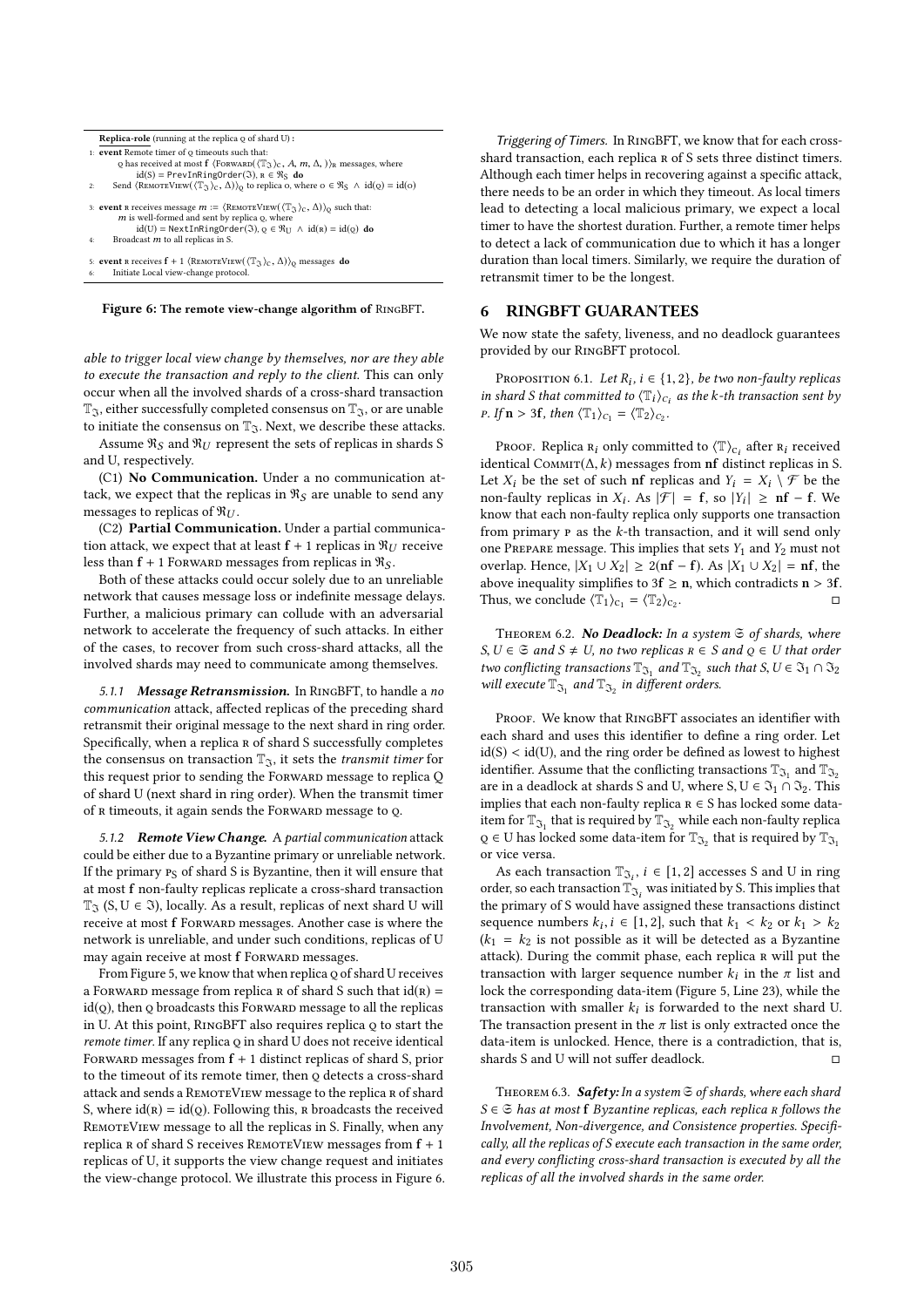PROOF. Using Proposition 6.1 we have already illustrated that RingBFT safely replicates a single-shard transaction, despite a malicious primary and/or unreliable network. In specific, any non-faulty replica  $R \in \mathcal{R}_S$  will only commit a single-shard transaction if it receives Commit messages from nf distinct replicas in  $\Re$ <sub>S</sub>. When a non-faulty replica receives less than nf COMMIT messages, then eventually its local timer will timeout and it will participate in the view-change protocol. Post the view-change protocol, any request that was committed by at least one nonfaulty replica will persist across views.

Similarly, we can show that each cross-shard transaction is also safely replicated across all replicas of all the involved shards. In RINGBFT, each cross-shard transaction  $\mathbb{T}_{\mathfrak{I}}$  is processed in ring order by all the involved shards  $\Im$ . Let shards  $S, U \in \Im$  and  $id(S) < id(U)$  such that ring order is based on lowest to highest identifier. Hence, replicas of shard U will only start consensus on  $\mathbb{T}_3$  if they receive Forward messages from  $f + 1$  distinct replicas of S. Further, each of these FORWARD messages includes DS from nf distinct replicas of S on identical COMMIT messages corresponding to  $\mathbb{T}_3$ , which guarantees that  $\mathbb{T}_3$  was replicated in S. If the network is unreliable and/or primary of shard S is Byzantine, then replicas of U will receive less than  $f + 1$  FORWARD messages. In such a case, either the remote timer at replicas of U will timeout, or one of the two timers (local timer or transmit timer) of replicas of S will timeout. In any case, following the specific recovery procedure, replicas of U will receive a sufficient number of FORWARD messages.

THEOREM 6.4. Liveness: In a system  $\mathfrak S$  of shards, where each shard  $S \in \mathfrak{S}$  has at most f Byzantine replica, if the network is reliable, then each replica R follows the Involvement and Termination properties. Specifically, all the replicas continue making progress, and good clients continue receiving responses for their transactions.

PROOF. In the case of a single-shard transaction, if the primary is non-faulty, then each replica will continue processing client transactions. If the primary is faulty, and prevents a request from replicating by allowing at most f replicas to receive Commit messages, then such a primary will be replaced through viewchange protocol, following which a new primary will ensure that the replicas continue processing subsequent transactions. Notice that there can be at most f such faulty primaries, and the system will eventually make progress. If the primary is malicious, then it can keep up to f non-faulty replicas in dark, which will continue making progress through periodic checkpoints. In the case of a cross-shard transaction, there is nothing extra that a faulty primary  $P_S$  can do than preventing local replication of the transaction. If  $P_S$  does that, then as discussed above,  $P_S$  will be replaced. Further, during any communication between two shards, primary has no extra advantage over other replicas in the system. Further, the existence of transmit and remote timers help replicas of all the involved shards to keep track of any malicious act by primaries.  $\Box$ 

# 7 EVALUATION

In this section, we evaluate our RingBFT protocol. To do so, we implement RingBFT on our high throughput yielding permissioned blockchain fabric, RESILIENTDB [26-29, 32, 33, 35, 58]. ResilientDB associated a multi-threaded pipelined architecture with each replica, which helps to optimally design a consensus protocol. For implementation details, we refer the reader to the full version of this paper [59].

For experimentation, we deploy RESILIENTDB on Google Cloud Platform (GCP) in *fifteen regions* across *five continents*, namely: Oregon, Iowa, Montreal, Netherlands, Taiwan, Sydney, Singapore, South Carolina, North Virginia, Los Angeles, Las Vegas, London, Belgium, Tokyo, and Hong Kong. In any experiment involving less than 15 shards, the choice of the shards is in the order we have mentioned above. We deploy each replica on a 16-core N1 machine having Intel Broadwell CPUs with a 2.2GHz clock and 32GB RAM. For deploying clients, we use the 4-core variants having 16GB RAM. For each experiment, we equally distribute the clients in all regions.

Benchmark. To provide workload for our experiments, we use the Yahoo Cloud Serving Benchmark from the BlockBench suite (YCSB) [13, 18] . Each client transaction queries a YCSB table with an active set of 600 k records. For our evaluation, we adopt transactions that read and modify existing records. Prior to each experiment, each replica initializes an identical copy of the YCSB table. YCSB workloads help us to create cross-shard client transactions with varying degrees of conflict, while other workloads aim to evaluate the cost of executing a transaction, which is orthogonal to our RingBFT consensus.

Existing Protocols. In all our experiments, we compare the performance of RingBFT against two other state-of-the-art sharding BFT protocols, AHL [15] and SHARPER [4]. In Section 2, we highlighted key properties of these protocols. Like RingBFT, both AHL and SHARPER employ PBFT to achieve consensus on single-shard transactions. Hence, all three protocols have identical implementations for replicating single-shard transactions. For achieving consensus on cross-shard transactions, we follow the respective algorithms and modify ResilientDB appropriately.

WAN Bandwidth and Round-Trip Costs. As the majority of experiments take place in a geo-scaled WAN environment spanning multiple continents, available bandwidth and round-trip costs between two regions play a crucial role. Prior works [2, 33] have illustrated that if the available bandwidth is low and roundtrip costs are high, then the protocols dependent on a subset of replicas face performance degradation. In the case of AHL, the reference committee is responsible for managing cross-shard consensus, while for Sharper, the primary of coordinating shard leads the cross-shard consensus. Hence, both of these protocols observe low throughput and high latency in proportion to available bandwidth and round-trip costs. Although RingBFT requires cross-shard communication in the form of FORWARD and Execute messages, the system is comparably less burdened as all the replicas participate equally in this communication process.

Standard Settings. Unless explicitly stated, we use the following settings for all our experiments. We run with a mixture of single-shard and cross-shard transactions, of which 30% are cross-shard transactions. Each cross-shard transaction accesses all the 15 regions, and in each shard we deploy 28 replicas, that is, a total of 420 globally distributed replicas. The number of keyvalue pairs accessed by each transaction varies in accordance with the number of regions accessed. For example, if a transaction accesses three regions, then it accesses three key-value pairs. In these experiments, we allow up to 50K clients to send transactions. Further, we require clients and replicas to employ batching and create batches of transactions of size 100.

The sizes of messages communicated during RingBFT consensus are: Preprepare (5408B), Prepare (216B), Commit (269B), FORWARD (6147B), CHECKPOINT (164B), and EXECUTE (1732B).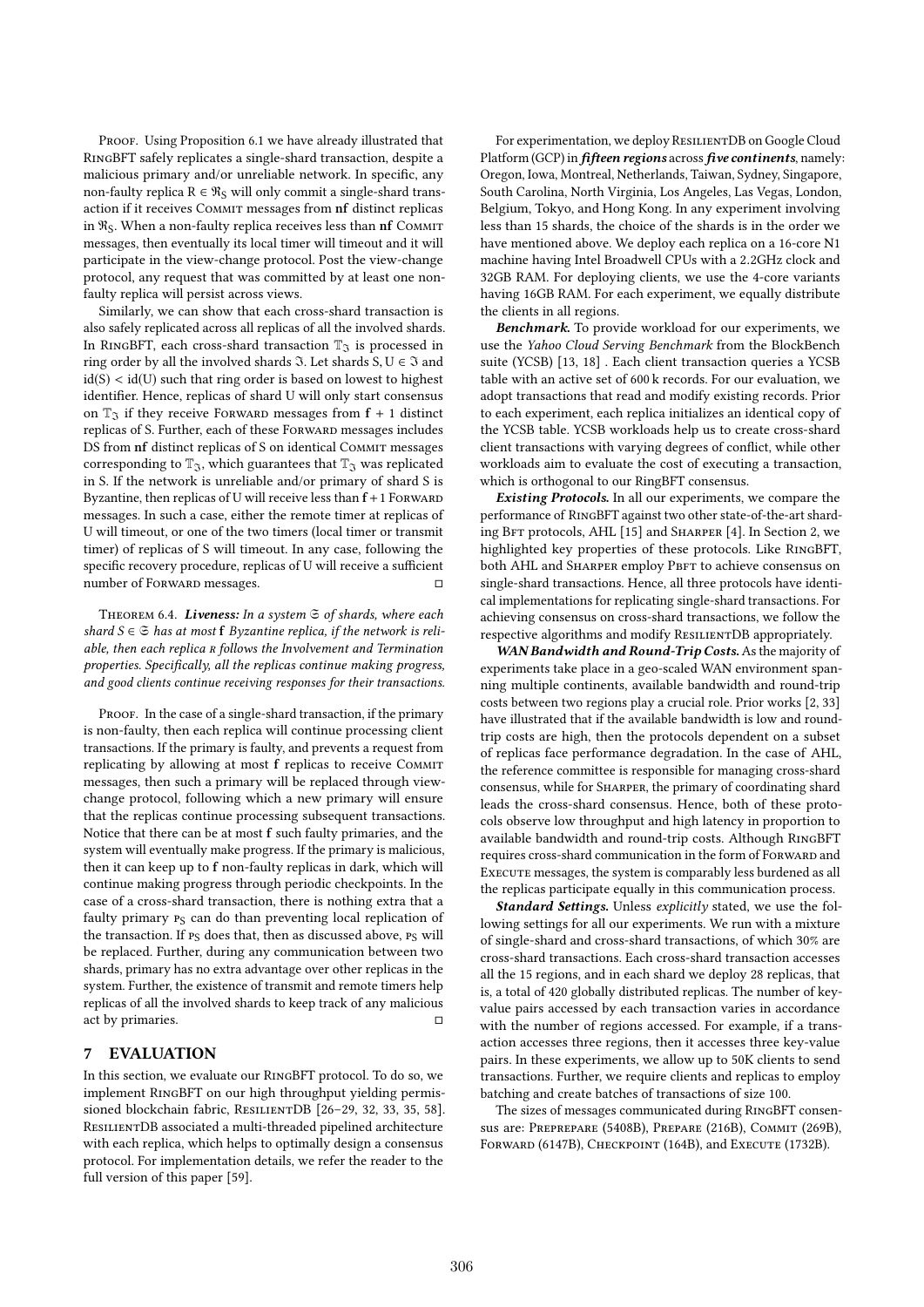Note: Our RingBFT protocol provides support for standard multi-statement transactions that are widely adopted by deterministic databases [36, 39, 57, 60, 66]. Hence, the complexity of designing RingBFT is similar to running an application on top of a deterministic database. Hence, we believe a developer would not face any new challenges.

Through our experiments, we want to answer the following: (Q1) What is the effect of increasing the number of shards on consensus provided by RingBFT?

(Q2) How does varying the number of replicas per shard affects the performance of RingBFT?

(Q3) What is the impact of increasing the percentage of crossshard transactions on RingBFT?

(Q4) How does batching affect the system performance?

(Q5) What is the effect of varying the number of involved shards in a cross-shard transaction on RingBFT?

(Q6) What is the impact of varying number of clients on consensus provided by RingBFT?

(Q7) How do faulty primary and view change affect the performance of RingBFT?

Scaling Number of Shards. For our first set of experiments, we study the effect of scaling the number of shards. In specific, we require clients to send cross-shard transactions that can access from 3, 5, 7, 9, 11, and 15 shards, while keeping other parameters at the standard setting. We use Figures 7 (I) and (II) to illustrate the throughput and latency metrics.

RingBFT achieves 16× and 4× higher throughput than AHL and Sharper in the 15 shard setting, respectively. An increase in the number of shards only increases the length of the ring while keeping the amount of communication between two shards at constant. As a result, for RingBFT, we observe an increase in latency as there is an increase in time to go around the ring, namely, a linear neighbor-to-neighbor communication. From three shards to 15 shards, the latency increases from 1.17s to 6.82s. Notice that the throughput for RingBFT is nearly constant since the size of shards and the amount of communication among shards are constant. This is a consequence of an increase in the number of shards that can perform consensus on single-shard transactions in parallel. Although on increasing the number of shards, there is a proportional increase in the number of involved shards per transaction, the linear communication pattern of RingBFT prevents throughput degradation.

In the case of AHL, the consensus on cross-shard transactions is led by the reference committee, which essentially centralizes the communication in the global setting and affects the system performance. In contrast, Sharper scales better because there is no single reference committee leading all cross-shard consensuses. However, even Sharper sees a fall in throughput due to two rounds of communication between all replicas of all the involved shards. For a system where all the shards are globally scattered, quadratic communication complexity and communication between all the shards impacts the scalability of the system.

Scaling Number of Replicas per Shard. We now study the effects of varying different parameters within a single shard. Our next set of experiments aim to increase the amount of replication within a single shard. In specific, we allow each shard to have 10, 16, 22, and 28 replicas. We use Figures 7 (III) and (IV) to illustrate the throughput and latency metrics.

These plots reaffirm our theory that RingBFT ensures up to  $16\times$  higher throughput and  $11\times$  lower latency than the other two protocols. As the number of replicas in each shard increases, there is a corresponding decrease in throughput for RingBFT. This

decrease is not surprising because RINGBFT employs the PBFT protocol for local replication, which necessitates two phases of quadratic communication complexity. This, in turn increases the size (and as a result cost) of FORWARD messages communicated between shards.

In the case of AHL, the existence of a reference committee acts as a performance bottleneck to an extent that 30% cross-shard transactions involving all the 15 shards subsides the benefits due to reduced replication (10 or 16 replicas). SHARPER also observes a drop in its performance as it relies on PBFT, and is unable to scale at smaller configurations due to expensive communication that requires an all-to-all communication between the replicas of involved shards. To summarize: RINGBFT achieves up to  $4\times$ and 16× higher throughput than SHARPER and AHL, respectively.

Varying percentage of Cross-shard Transactions. For our next study, we allow client workloads to have 0, 5%, 10%, 15%, 30%, 60%, and 100% cross-shard transactions. We use Figures 7 (V) and (VI) to illustrate the throughput and latency metrics.

When the workload contains no cross-shard transactions, it simply indicates a system where all the transactions access only one shard. In this case, all the three protocols attain the same throughput and latency as all of them employ PBFT for reaching consensus on single-shard transactions. They achieve 1.2 Million txn/s throughput among 500 nodes in 15 globally distributed regions. With a small (5%) introduction of cross-shard transactions in the workload, there is a significant decrease for all the protocols. The amount of decrease is in accordance to the reasons we discussed in previous sections. However, RingBFT continues to outperform other protocols. In the extreme case of 100% cross-shard workload, RingBFTachieve 4× and 18× higher throughput and  $3.3\times$  and  $7.8\times$  lower latency than SHARPER and AHL, respectively.

Varying the Batch Size. Next, we study the impact of batching transactions on system performance. We require the three protocols to run consensus on batches of client transactions with sizes 10, 50, 100, 500, 1K, and 5K. We use Figures 7 (VII) and (VIII) to illustrate the throughput and latency metrics.

As the number of transactions in a batch increases, there is a proportional decrease in the number of consensuses. For example, with a batch size of 10 and 100 for 5000 transactions, we need 500 and 50 instances of consensus. However, larger batches also cause an increase in latency due to the increased cost of communication and time for processing all the transactions in the batch. Hence, we observe an increase in throughput on moving from small batches of 10 transactions to large batches of 1K transactions. On further increase (after 1.5K), the system throughput hits saturation and eventually decreases as benefits of batching are over-shadowed by increased communication costs.

Starting from the batch size of 10, on increasing the batch size, the throughput increases up to 27× in RINGBFT because, with less communication and fewer messages, we are processing more transactions. This trend lasts until the system reaches its saturation point in terms of communication and computation, which is the batch size of 1.5K for RingBFT. Once the system is at filling its network bandwidth, adding more transactions to the batch will not increase the throughput because it cannot process more, and sending those batches will be a bottleneck for the system. Ideally, it should get constant after some point but because of implementation details and queuing, it drops slightly after some time.

Ideally, we expect the latency to also decrease with an increase in batch size. However, for RingBFT, more transactions in a batch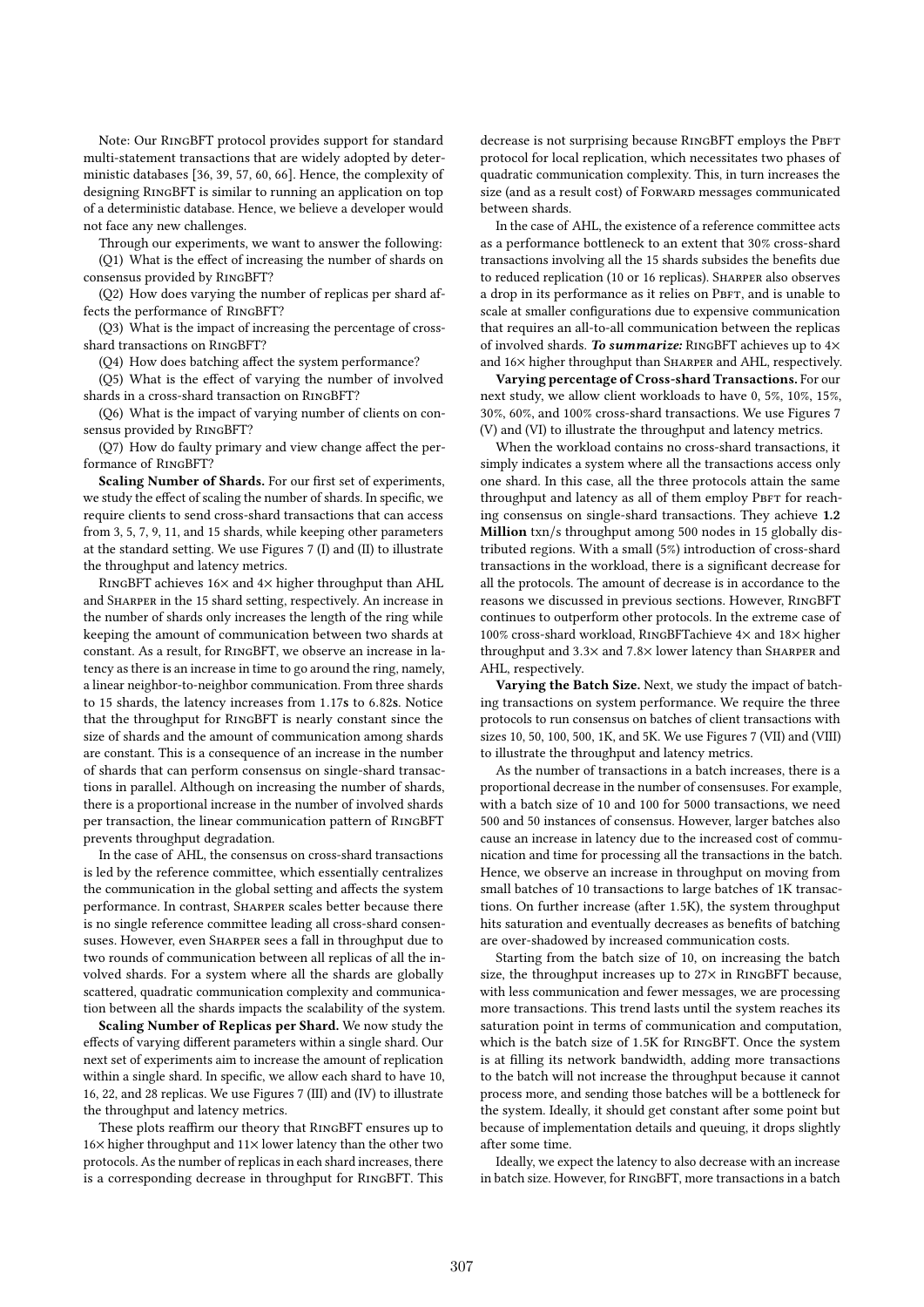

Figure 7: Measuring system throughput and average latency on running different BFT sharding consensus protocols.

implies more time spent processing the transactions around the ring. This causes an increase in latency for the client. To summarize: Using the optimal batch size improve the throughput of RingBFT, Sharper and AHL, 27×, 45×, and 3× respectively.

Varying Number of Involved Shards. We now keep the number of shards fixed at 15 and require all clients to create transactions that access a subset of these shards. In specific, clients send transactions that access 1, 3, 6, 9, and 15 shards. As our selected order for shards gives no preference to their proximity to each other (to prevent any bias), our clients select consecutive shards in order to generate the workload.

We use Figures 7 (IX) and (X) to illustrate the throughput and latency metrics. As expected, all three protocols observe a drop in performance on the increase in the number of involved shards. However, RingBFT still outperforms the other two protocols. As we increase the number of involved shards, the performance gap between RingBFT and the other two protocols increases. As shown in the graph, with three shards involved, RingBFT has a 4% performance gap, increasing to 4× with 15 shards involved.

Varying Number of Clients. Each system can reach optimal latency only if it is not overwhelmed by incoming client requests. In this section, we study the impact of the same by varying the number of incoming client transactions through a gradual increase in the number of clients from 5K to 20K. We use Figures 7 (XI) and (XII) to illustrate resulting throughput and latency metrics. As we increase the number of clients transmitting transactions, we observe a 15−20% increase in throughput, reaching the saturation point. Having more clients causes a decrease between 7% and 9%, which is a result of various queues being full with incoming requests, which in turn causes a replica to perform extensive memory management. Due to similar reasons, there

is a significant increase in latency as the time to process each request has increased proportionally. We observed 32.75s, 58.21s, and 59.64s increase in RingBFT, Sharper, and AHL respectively. Despite this, RingBFT scales better than other protocols even when the system is overwhelmed by clients.

Impact of Primary Failure. Next, we evaluate the effect of replacing a faulty primary in different shards. For this experiment, we run experiments with 9 shards and allow workload to consist of 30% cross-shard transactions. We use Figure 8 to show the throughput attained by RingBFT when the primary of the first three shards fail, and the replicas run the view change protocol to replace the faulty primary. The primaries of these shards fail at <sup>10</sup>s, and the system's average throughput starts decreasing while other shards are processing their clients' requests. RingBFT observes a 15% decrease in throughput and post view change; it again observes an increase in throughput.

Impact of Complex Cross-Shard Transactions. Until now, we have experimented with simple csT where for a given csT each shard could independently execute its data-fragment. However, a sharded system may encounter a complex csT where each shard may require access to data (and needs to check constraints) present in other shards while executing its data-fragment. These data-access dependencies require each shard to read the data from remote shards.

Our RingBFT protocol performs this task by requiring each shard to send its read-write sets along with the FORWARD message. In this section, we study the cost of communicating the read-write sets of a complex  $c$ st on our RINGBFT protocol. We use Figure 9 to illustrate the throughput and latency metrics on varying the number of data-access dependencies from 0 to 64 distributed randomly across 15 shards. These figures illustrate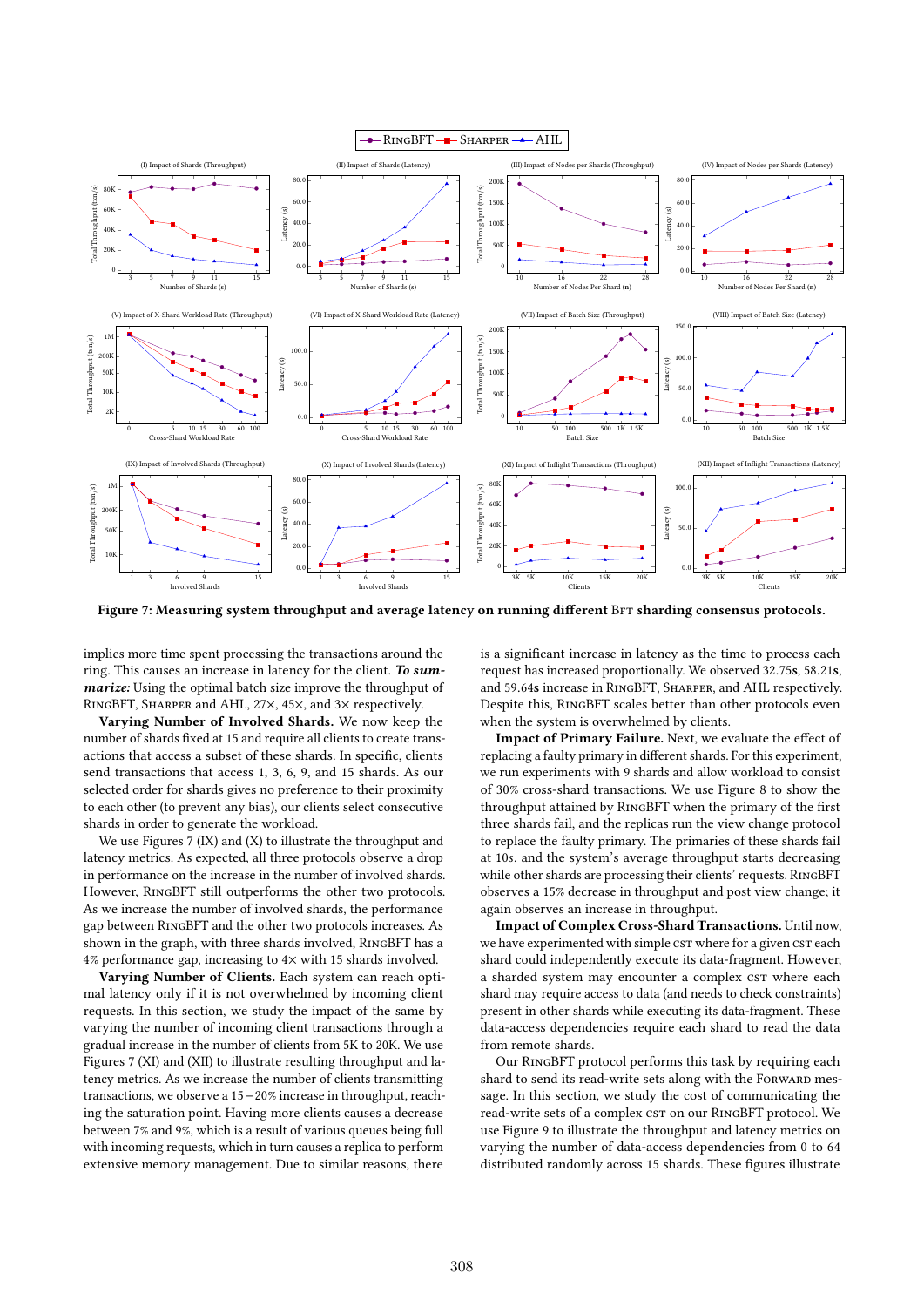

Figure 8: RingBFT's throughput under the primary failure of three shards out of nine. ( $s = 10$ ) primary fails; ( $s = 20$ ) replicas timeout and send view-change messages; (s = 30) new primary starts the new view;  $(s = 35)$  system's throughput start increasing and returns back to normal at  $s = 55$ .

that our RingBFT protocol provides reasonable throughput and latency even for a cst with extensive dependencies.

Note that we have not included Sharper and AHL in Figure 9 as supporting complex  $c$ s is not covered in  $[4, 15]$  and remains as an open problem. For example, to support remote reads, first, there must be a consensus on the remote shard to agree on the requested operations and their values. Second, on the receiving end, there must be another local consensus on the values received. If the remote values are not received, then a consensus is needed to detect failures in order to invoke remote recovery to restore liveness. Now SHARPER has a single global consensus that coordinates among all shards and their replicas. Thus, extending Sharper is nontrivial because it is unclear as to when and how the additional remote consensuses and recoveries could be invoked. In the case of AHL, due to its 2PC design, invoking remote consensus on each shard to process remote read is simple, but it is challenging to invoke remote view change when the network is unreliable or the primary of the remote shard behaves maliciously. Moreover, keeping the question of feasibility aside, we observe that in Figure 7(I), at 15 shards, the throughputs of both Sharper and AHL are under 20K while RingBFT sustains 80K transactions/second. However, in Figure 9, when we scale up to 64 remote operations across 15 shards, RingBFT yields a throughput of at least 45K transactions/second, surpassing both baselines with no remote operations.

## 8 RELATED WORK

In Section 1, we presented an overview of different types of BFT protocols. Further, we have extensively studied the architecture of state-of-the-art permissioned sharding BFT protocols, AHL and Sharper. We now summarize other works in the space of Byzantine Fault-Tolerance consensus.

Traditional BFT consensus The consensus problems such as Byzantine Agreement and Interactive Consistency have been studied in literature in great detail [19–22, 64, 65]. With the introduction of PBFT-powered BFS-a fault-tolerant version of the networked file system [40]—by Castro et al. [10, 11] there has been an unprecedented interest in the design of high-performance BFT consensus protocols. This has led to the design of several consensus protocols that have optimized different aspects of PBFT, e.g, Zyzzyva, SBFT, and PoE, as discussed in the Introduction. To further improve on the performance of PBFT, some consensus protocols consider providing less failure resilience [1, 51, 52],



Figure 9: RingBFT's throughput and latency on encountering complex cross-shard transactions with dependencies varying from 0 to 64.

focused on a theoretical framework to support weaker consistency and isolation semantics such as dirty reads and committed reads [43], or rely on trusted components [6, 12, 34].

Bahsoun et al. [5] presented an adaptive BFT protocol that permits switching the type of BFT consensus protocol as per the system requirements. Guerraoui et al. [25] introduced the StretchingBFT protocol that aims to improve on PBFT by arranging replicas in a ring-like topology where each replica communicates with its two neighbors. Our RingBFT is a meta-protocol that can utilize any of these BFT protocol to achieve optimal intra-shard consensus. Hence, these protocols complement our design. Further, these protocols cannot scale to hundreds of replicas scattered across the globe, and this is where our vision of RingBFT acts as a resolve.

Permissionless Sharded Blockchains Permissionless space includes several sharding BFT consensus protocols, such as Conflux [49], Elastico [50], MeshCash [7], OmniLedger [45], and Spectre [63]. All of these protocols require each of their shards to run either the Proof-of-Work or Proof-of-Stake protocol during some phase of the consensus. As a result these protocols offer a magnitude lower throughput than both AHL and Sharper, which are included in our evaluation.

In our recent sharding work, we have developed a comprehensive theoretical framework to study a wide range of consistency models and isolation semantics (e.g., dirty reads, committed reads, serializability) and communication patterns (e.g., centralized vs. distributed) [43]. We have further developed a hybrid sharding protocol intended for the permissionless setting optimized for the widely used unspent transaction model [41].

## 9 CONCLUSIONS

In this paper, we present RINGBFT-a novel meta-BFT protocol for permissioned sharded blockchains. For a single-shard transaction, RingBFT performs as efficient as any state-of-the-art sharding BFT consensus protocol. However, existing sharding BFT protocols face severe fall in throughput when they have to achieve consensus on a cross-shard transaction. RingBFT resolves this situation by requiring each shard to participate in at most two rotations around the ring. In specific, RingBFT expects each shard to adhere to the prescribed ring order, and follow the principle of process, forward, and re-transmit, while ensuring the communication between shards is linear. We implement Ring-BFT on our efficient RESILIENTDB fabric, and evaluate it against state-of-the-art sharding BFT protocols. Our results illustrates that RingBFT achieves up to 18× higher throughput than the most recent sharding protocols and easily scales to nearly 500 globally-distributed nodes.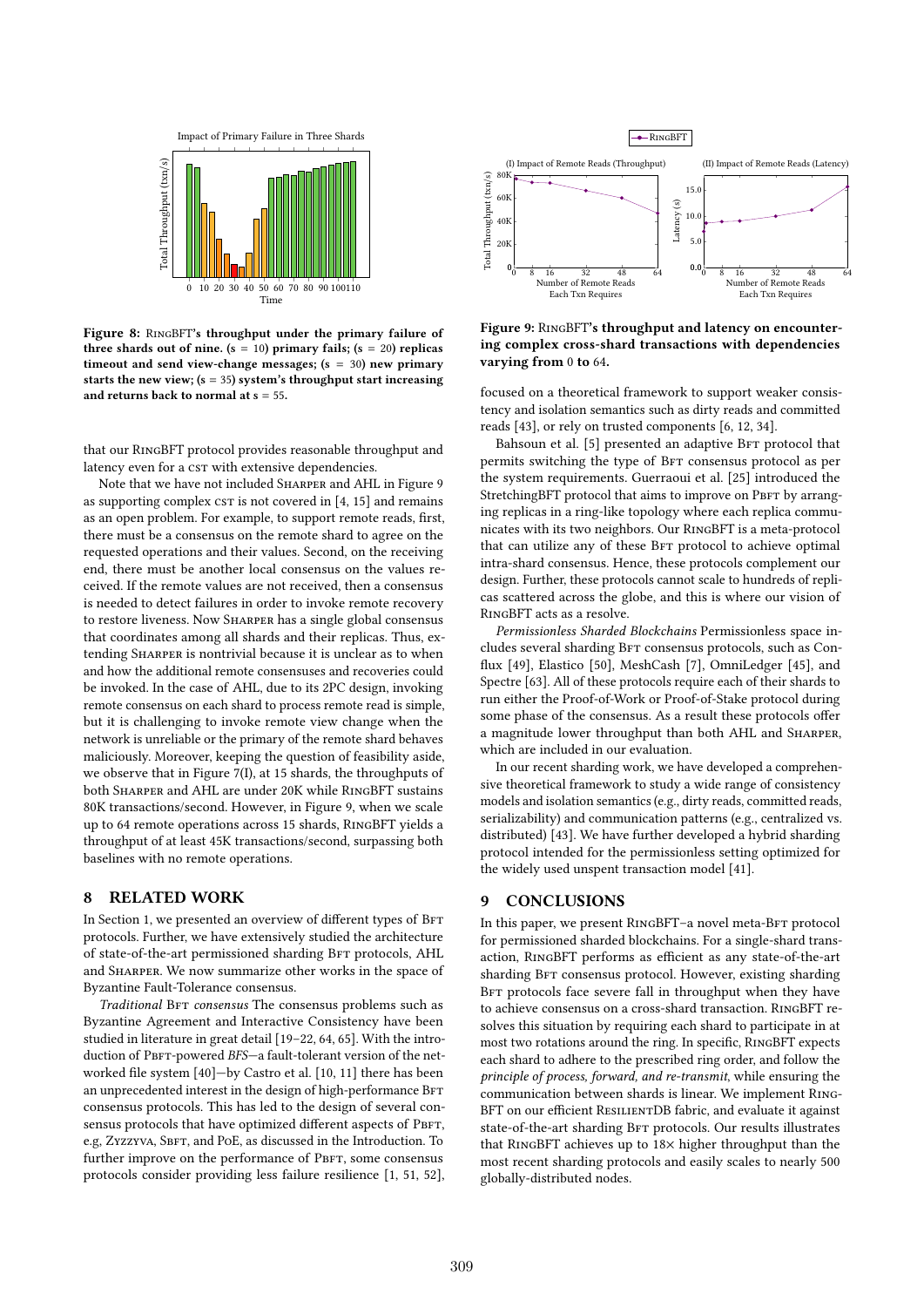#### **REFERENCES**

- [1] Michael Abd-El-Malek, Gregory R. Ganger, Garth R. Goodson, Michael K. Reiter, and Jay J. Wylie. 2005. Fault-scalable Byzantine Fault-tolerant Services. In Proceedings of the Twentieth ACM Symposium on Operating Systems Principles. ACM, 59–74. https://doi.org/10.1145/1095810.1095817
- [2] Yair Amir, Claudiu Danilov, Jonathan Kirsch, John Lane, Danny Dolev, Cristina Nita-Rotaru, Josh Olsen, and David Zage. 2006. Scaling Byzantine Fault-Tolerant Replication to Wide Area Networks. In International Conference on Dependable Systems and Networks (DSN'06). 105–114. https://doi.org/10.1109/ DSN.2006.63
- [3] Mohammad Javad Amiri, Divyakant Agrawal, and Amr El Abbadi. 2019. CA-PER: A Cross-application Permissioned Blockchain. Proc. VLDB Endow. 12, 11 (2019), 1385–1398. https://doi.org/10.14778/3342263.3342275
- [4] Mohammad Javad Amiri, Divyakant Agrawal, and Amr El Abbadi. 2019. SharPer: Sharding Permissioned Blockchains Over Network Clusters. (2019). https://arxiv.org/abs/1910.00765v1
- [5] Jean-Paul Bahsoun, Rachid Guerraoui, and Ali Shoker. 2015. Making BFT .<br>Protocols Really Adaptive. In 2015 IEEE International Parallel and Distributed Processing Symposium. 904–913. https://doi.org/10.1109/IPDPS.2015.21
- [6] Johannes Behl, Tobias Distler, and Rüdiger Kapitza. 2017. Hybrids on Steroids: SGX-Based High Performance BFT. In Proceedings of the Twelfth European Conference on Computer Systems. ACM, 222–237. https://doi.org/10.1145/ 3064176.3064213
- [7] Iddo Bentov, Pavel Hubáček, Tal Moran, and Asaf Nadler. 2017. Tortoise and Hares Consensus: the Meshcash Framework for Incentive-Compatible, Scalable Cryptocurrencies. (2017). https://eprint.iacr.org/2017/300
- [8] P. A. Bernstein and N. Goodman. 1983. Multiversion Concurrency Control -Theory and Algorithms. ACM TODS 8, 4 (1983), 465–483.
- [9] Matthias Butenuth, Guido v. GÃűsseln, Michael Tiedge, Christian Heipke, Udo Lipeck, and Monika Sester. 2007. Integration of heterogeneous geospatial data in a federated database. ISPRS Journal of Photogrammetry and Remote Sensing 62, 5 (2007), 328 – 346. https://doi.org/10.1016/j.isprsjprs.2007.04.003 Theme Issue: Distributed Geoinformatics.
- [10] Miguel Castro and Barbara Liskov. 1999. Practical Byzantine Fault Tolerance. In Proceedings of the Third Symposium on Operating Systems Design and Implementation. USENIX, USA, 173–186.
- [11] Miguel Castro and Barbara Liskov. 2002. Practical Byzantine Fault Tolerance and Proactive Recovery. ACM Trans. Comput. Syst. 20, 4 (2002), 398–461. https://doi.org/10.1145/571637.571640
- [12] Byung-Gon Chun, Petros Maniatis, Scott Shenker, and John Kubiatowicz. 2007. Attested Append-only Memory: Making Adversaries Stick to Their Word. In Proceedings of Twenty-first ACM SIGOPS Symposium on Operating Systems Principles. ACM, 189–204. https://doi.org/10.1145/1294261.1294280
- [13] Brian F. Cooper, Adam Silberstein, Erwin Tam, Raghu Ramakrishnan, and Russell Sears. 2010. Benchmarking Cloud Serving Systems with YCSB. In Proceedings of the 1st ACM Symposium on Cloud Computing. ACM, 143–154. https://doi.org/10.1145/1807128.1807152
- [14] J. C. Corbett, Jeffrey Dean, Michael Epstein, Andrew Fikes, Christopher Frost, JJ Furman, Sanjay Ghemawat, Andrey Gubarev, Christopher Heiser, Peter Hochschild, Wilson Hsieh, Sebastian Kanthak, Eugene Kogan, Hongyi Li, Alexander Lloyd, Sergey Melnik, David Mwaura, David Nagle, Sean Quinlan, Rajesh Rao, Lindsay Rolig, Yasushi Saito, Michal Szymaniak, Christopher Taylor, Ruth Wang, and Dale Woodford. 2012. Spanner: Google's Globally-Distributed Database. In 10th USENIX Symposium on Operating Systems Design and Implementation (OSDI 12). USENIX Association, 261–264.
- [15] Hung Dang, Tien Tuan Anh Dinh, Dumitrel Loghin, Ee-Chien Chang, Qian Lin, and Beng Chin Ooi. 2019. Towards Scaling Blockchain Systems via Sharding. In Proceedings of the 2019 International Conference on Management of Data.
- ACM, 123–140. https://doi.org/10.1145/3299869.3319889 [16] A. Deshpande and J. M. Hellerstein. 2002. Decoupled query optimization for federated database systems. In Proceedings 18th International Conference on Data Engineering. 716–727. https://doi.org/10.1109/ICDE.2002.994788
- [17] C. Diaconu, C. Freedman, E. Ismert, P.-A. Larson, P. Mittal, R. Stonecipher, N. Verma, and M. Zwilling. 2013. Hekaton: SQL Server's Memory-optimized OLTP Engine. ACM, 1243–1254. https://doi.org/10.1145/2463676.2463710
- [18] Tien Tuan Anh Dinh, Ji Wang, Gang Chen, Rui Liu, Beng Chin Ooi, and Kian-Lee Tan. 2017. BLOCKBENCH: A Framework for Analyzing Private Blockchains. In Proceedings of the 2017 ACM International Conference on Management of Data. ACM, 1085–1100. https://doi.org/10.1145/3035918.3064033
- [19] Danny Dolev. 1982. The Byzantine generals strike again. Journal of Algorithms 3, 1 (1982), 14–30. https://doi.org/10.1016/0196-6774(82)90004-9
- [20] Danny Dolev and Rüdiger Reischuk. 1985. Bounds on Information Exchange for Byzantine Agreement. J. ACM 32, 1 (1985), 191–204. https://doi.org/10. 1145/2455.214112
- [21] Michael J. Fischer and Nancy A. Lynch. 1982. A lower bound for the time to assure interactive consistency. Inform. Process. Lett. 14, 4 (1982), 183–186. https://doi.org/10.1016/0020-0190(82)90033-3
- [22] Michael J. Fischer, Nancy A. Lynch, and Michael S. Paterson. 1985. Impossibil-ity of Distributed Consensus with One Faulty Process. J. ACM 32, 2 (1985), 374–382. https://doi.org/10.1145/3149.214121
- [23] Guy Golan Gueta, Ittai Abraham, Shelly Grossman, Dahlia Malkhi, Benny Pinkas, Michael Reiter, Dragos-Adrian Seredinschi, Orr Tamir, and Alin Tomescu. 2019. SBFT: A Scalable and Decentralized Trust Infrastructure. In 2019 49th Annual IEEE/IFIP International Conference on Dependable Systems

and Networks (DSN). IEEE, 568–580. https://doi.org/10.1109/DSN.2019.00063 [24] Jim Gray. 1978. Notes on Data Base Operating Systems.

- Rachid Guerraoui, Nikola Knezevic, Vivien Quema, and Marko Vukolic. 2010. Stretching BFT. Infoscience EPFL.
- [26] Suyash Gupta. 2020. Resilient and Scalable Architecture for Permissioned Blockchain Fabrics. In Proceedings of the VLDB 2020 PhD Workshop co-located with the 46th International Conference on Very Large Databases (CEUR Workshop Proceedings), Vol. 2652. CEUR-WS.org.
- [27] Suyash Gupta, Jelle Hellings, Sajjad Rahnama, and Mohammad Sadoghi. 2019. An In-Depth Look of BFT Consensus in Blockchain: Challenges and Opportunities. In Proceedings of the 20th International Middleware Conference Tutorials, Middleware. ACM, 6–10. https://doi.org/10.1145/3366625.3369437
- [28] Suyash Gupta, Jelle Hellings, Sajjad Rahnama, and Mohammad Sadoghi. 2020. Building High Throughput Permissioned Blockchain Fabrics: Challenges and Opportunities. Proc. VLDB Endow. 13, 12 (2020), 3441–3444. https://doi.org/10. 14778/3415478.3415565
- [29] Suyash Gupta, Jelle Hellings, Sajjad Rahnama, and Mohammad Sadoghi. 2021. Proof-of-Execution: Reaching Consensus through Fault-Tolerant Speculation. In Proceedings of the 24th International Conference on Extending Database Technology, EDBT. OpenProceedings.org, 301–312. https://doi.org/10.5441/ 002/edbt.2021.27
- [30] Suyash Gupta, Jelle Hellings, and Mohammad Sadoghi. 2019. Brief Announcement: Revisiting Consensus Protocols through Wait-Free Parallelization. In 33rd International Symposium on Distributed Computing, DISC (LIPIcs), Vol. 146. Schloss Dagstuhl - Leibniz-Zentrum für Informatik, 44:1–44:3. https: //doi.org/10.4230/LIPIcs.DISC.2019.44
- Suyash Gupta, Jelle Hellings, and Mohammad Sadoghi. 2021. Fault-Tolerant Distributed Transactions on Blockchain. Morgan & Claypool Publishers. https: //doi.org/10.2200/S01068ED1V01Y202012DTM065
- [32] Suyash Gupta, Jelle Hellings, and Mohammad Sadoghi. 2021. RCC: Resilient Concurrent Consensus for High-Throughput Secure Transaction Processing. In 37th IEEE International Conference on Data Engineering, ICDE. 1392–1403. https://doi.org/10.1109/ICDE51399.2021.00124
- [33] Suyash Gupta, Sajjad Rahnama, Jelle Hellings, and Mohammad Sadoghi. 2020. ResilientDB: Global Scale Resilient Blockchain Fabric. Proc. VLDB Endow. 13, 6 (2020), 868–883. https://doi.org/10.14778/3380750.3380757
- Suyash Gupta, Sajjad Rahnama, Shubham Pandey, Natacha Crooks, and Mohammad Sadoghi. 2022. Dissecting BFT Consensus: In Trusted Components we Trust! CoRR abs/2202.01354 (2022). arXiv:2202.01354
- [35] Suyash Gupta, Sajjad Rahnama, and Mohammad Sadoghi. 2020. Permissioned Blockchain Through the Looking Glass: Architectural and Implementation Lessons Learned. In 40th IEEE International Conference on Distributed Computing Systems, ICDCS. 754–764. https://doi.org/10.1109/ICDCS47774.2020.00012
- Suyash Gupta and Mohammad Sadoghi. 2018. EasyCommit: A Non-blocking Two-phase Commit Protocol. In Proceedings of the 21st International Confer-ence on Extending Database Technology, EDBT. OpenProceedings.org, 157–168. https://doi.org/10.5441/002/edbt.2018.15
- [37] Suyash Gupta and Mohammad Sadoghi. 2019. Blockchain Transaction Processing. In Encyclopedia of Big Data Technologies. Springer, 1–11. https: //doi.org/10.1007/978-3-319-63962-8\_333-1
- [38] Suyash Gupta and Mohammad Sadoghi. 2020. Efficient and non-blocking agreement protocols. Distributed Parallel Databases 38, 2 (2020), 287–333. https://doi.org/10.1007/s10619-019-07267-w
- R. Harding, D. Van Aken, A. Pavlo, and M. Stonebraker. 2017. An Evaluation of Distributed Concurrency Control. Proc. VLDB Endow. 10, 5 (2017), 553–564. https://doi.org/10.14778/3055540.3055548
- [40] Thomas Haynes and David Noveck. 2015. RFC 7530: Network File System (NFS) Version 4 Protocol. (2015). https://tools.ietf.org/html/rfc7530
- [41] Jelle Hellings, Daniel P. Hughes, Joshua Primero, and Mohammad Sadoghi. 2020. Cerberus: Minimalistic Multi-shard Byzantine-resilient Transaction Processing. (2020). https://arxiv.org/abs/2008.04450
- [42] Jelle Hellings and Mohammad Sadoghi. 2019. The fault-tolerant clustersending problem. (2019). https://arxiv.org/abs/1908.01455
- [43] Jelle Hellings and Mohammad Sadoghi. 2021. ByShard: Sharding in a Byzantine Environment. Proc. VLDB Endow. 14, 11 (2021), 2230–2243.
- [44] Jonathan Katz and Yehuda Lindell. 2014. Introduction to Modern Cryptography (2nd ed.).
- [45] Eleftherios Kokoris-Kogias, Philipp Jovanovic, Linus Gasser, Nicolas Gailly, Ewa Syta, and Bryan Ford. 2018. OmniLedger: A Secure, Scale-Out, Decentralized Ledger via Sharding. In 2018 IEEE Symposium on Security and Privacy (SP). 583–598. https://doi.org/10.1109/SP.2018.000-5
- [46] Ramakrishna Kotla, Lorenzo Alvisi, Mike Dahlin, Allen Clement, and Edmund Wong. 2007. Zyzzyva: Speculative Byzantine Fault Tolerance. SIGOPS Oper. Syst. Rev. 41, 6 (2007), 45–58. https://doi.org/10.1145/1323293.1294267
- [47] Ramakrishna Kotla, Lorenzo Alvisi, Mike Dahlin, Allen Clement, and Edmund Wong. 2010. Zyzzyva: Speculative Byzantine Fault Tolerance. ACM Trans. Comput. Syst. 27, 4, Article 7 (2010), 39 pages. https://doi.org/10.1145/1658357. 1658358
- [48] Leslie Lamport. 1998. The Part-time Parliament. (1998).
- Chenxing Li, Peilun Li, Dong Zhou, Wei Xu, Fan Long, and Andrew Yao. 2018. Scaling Nakamoto Consensus to Thousands of Transactions per Second. (2018). https://arxiv.org/abs/1805.03870
- [50] Loi Luu, Viswesh Narayanan, Chaodong Zheng, Kunal Baweja, Seth Gilbert, and Prateek Saxena. 2016. A Secure Sharding Protocol For Open Blockchains.